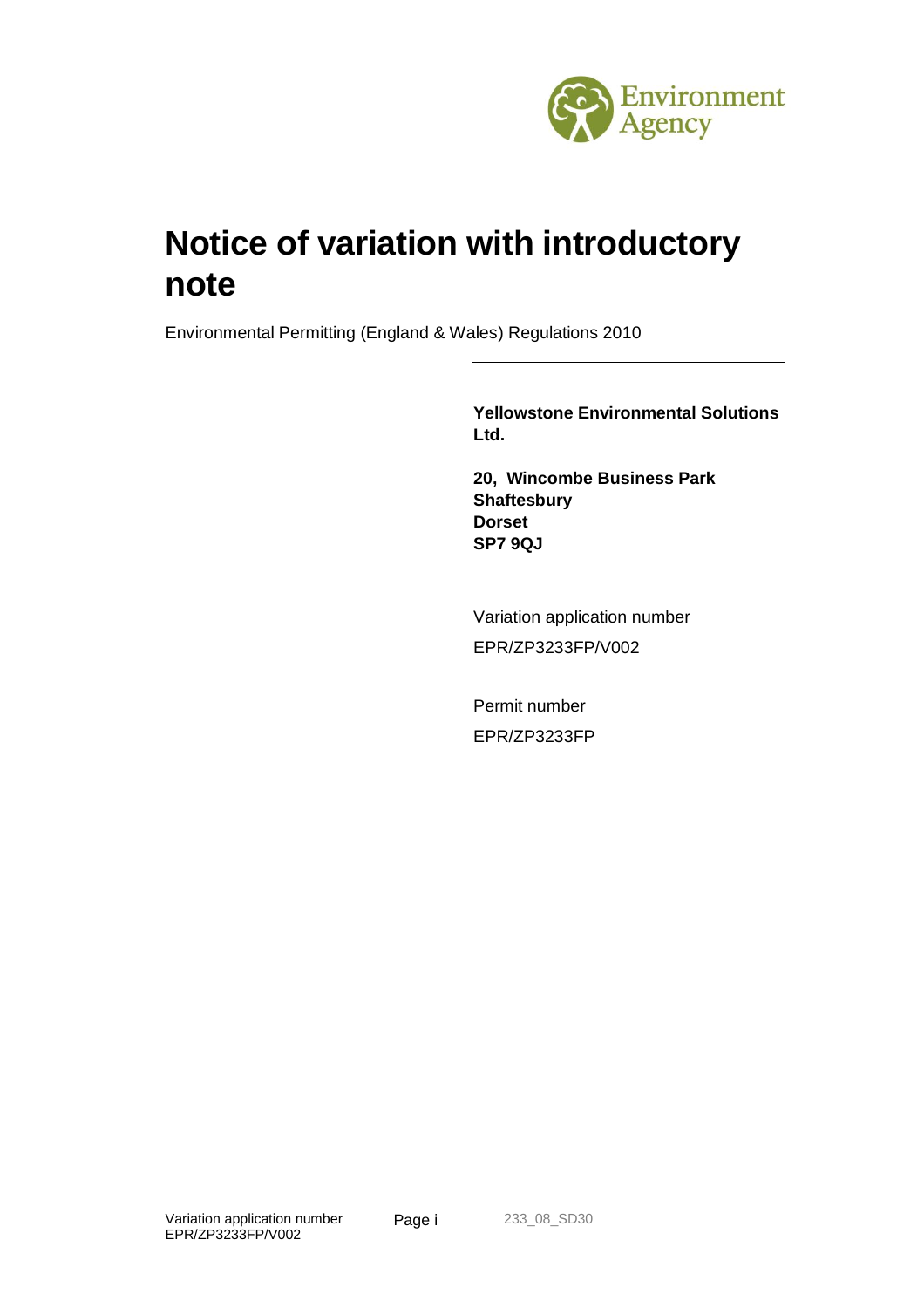## **YELLOWSTONE ENVIRONMENTAL SOLUTIONS Permit number EPR/ZP3233FP**

### **Introductory note**

### **This introductory note does not form a part of the notice.**

The following notice gives notice of the variation of an environmental permit.

This is an Agency initiated variation, the following changes have been made to aid odour control at the installation:-

- Improvement Conditions 14 to 24 have been added to Table S 1.3

- Conditions 2.3.3 to 2.3.6 have been added.

The permit has also been updated where appropriate to reflect the completion of improvement conditions or the Agencies approval of various waste types suitable for treatment and processing at the installation.

The Schedules specify the changes made to the original permit.

Schedule 1 of the notice lists any conditions that have been deleted, Schedule 2 of the notice lists any amended conditions and Schedule 3 of the notice lists any conditions that have been added.

The status log of a permit sets out the permitting history, including any changes to the permit reference number.

| <b>Status Log of permit</b>      |              |                      |
|----------------------------------|--------------|----------------------|
| Detail                           | <b>Date</b>  | <b>Response Date</b> |
| <b>Application AP3037XY</b>      | Dulymade     |                      |
|                                  | 14/07/08     |                      |
| Additional Information received  | Updated plan | 29/05/2009           |
| Permit BT2599IH determined       | 02/05/2003   |                      |
| Variation AP3037XY               | 02/06/2003   |                      |
| Oil and Water limited permit No. | Issued       |                      |
| <b>BT2599IH</b>                  | 05/05/003    |                      |
| Application EPR/ZP3233FP/T001    | Duly made    |                      |
| (FULL TRANSFER OF PERMIT         | 24/03/11     |                      |
| EPR/BT2599IH)                    |              |                      |
| Request for further information  | 11/05/11     | 27/05/11             |
| Request to extend determination  | 16/05/11     | 19/05/11             |
| Transfer to Yellowstone          | 03/06/11     |                      |
| Environmental solutions          |              |                      |
| Permit No. ZP3233FP              |              |                      |
| Variation EPR/ZP3233FP/V002      | 01/07/2011   |                      |
|                                  |              |                      |

End of Introductory note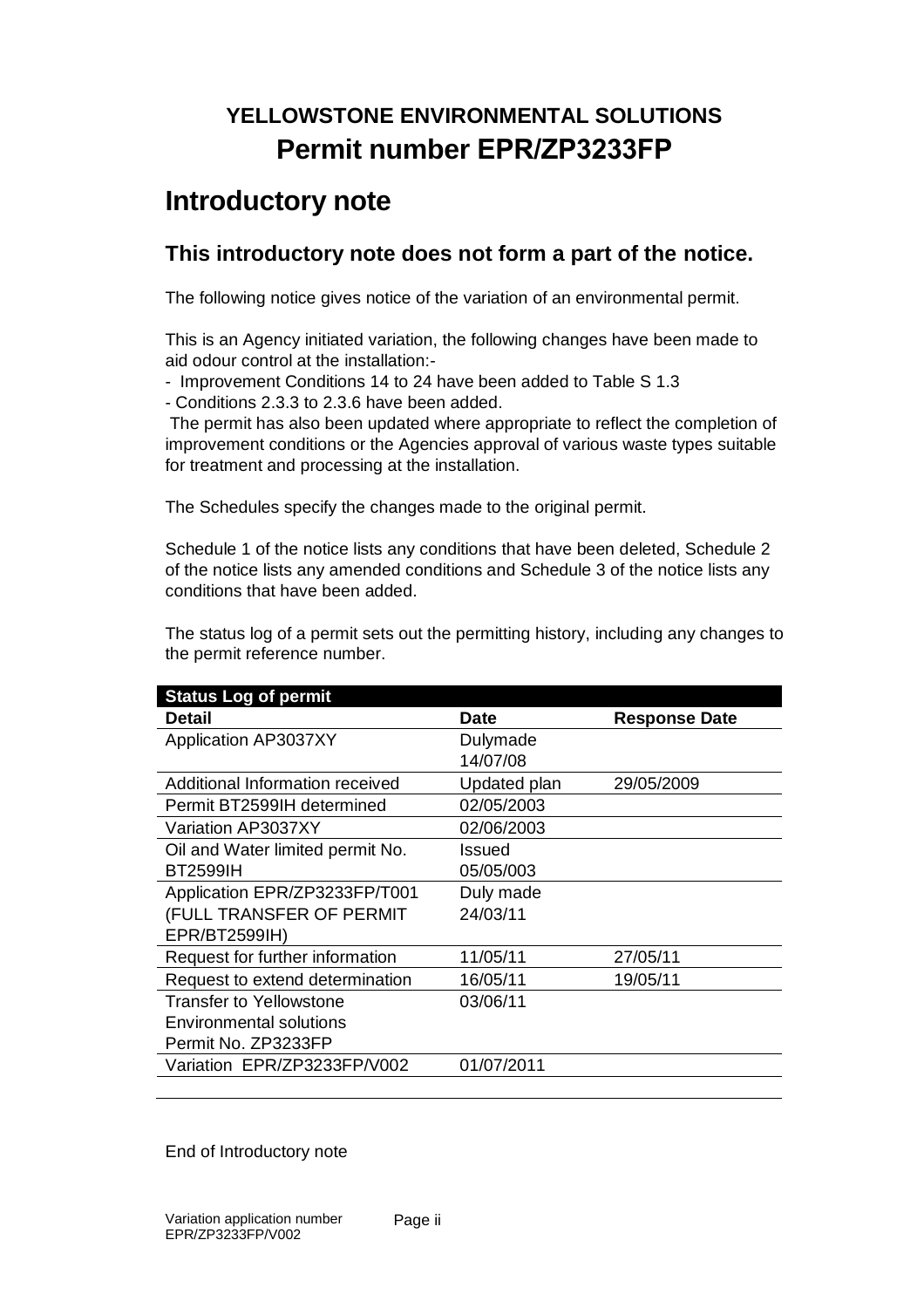#### Notice of variation

Environmental Permitting (England and Wales) Regulations 2010

#### **Permit number EPR/ZP3233FP**

The Environment Agency in exercise of its powers under regulation 20 of the Environmental Permitting (England and Wales) Regulations 2010 varies the environmental permit issued to

**Yellowstone Environmental Solutions Ltd.** ("the operator")

whose registered office

**21, Southampton Street Southampton Hampshire SO15 2ED**

company registration number 06425726

to operate a regulated facility at

**20, Wincombe Business Park Shaftesbury Dorset SP7 9QY**

to the extent set out in the schedules.

The notice shall take effect from 01/07/2011

| <b>Name</b>                                                      | Date       |
|------------------------------------------------------------------|------------|
| [finame of authorised person]<br>Type name, signature not needed | 01/07/2011 |

Authorised on behalf of the Environment Agency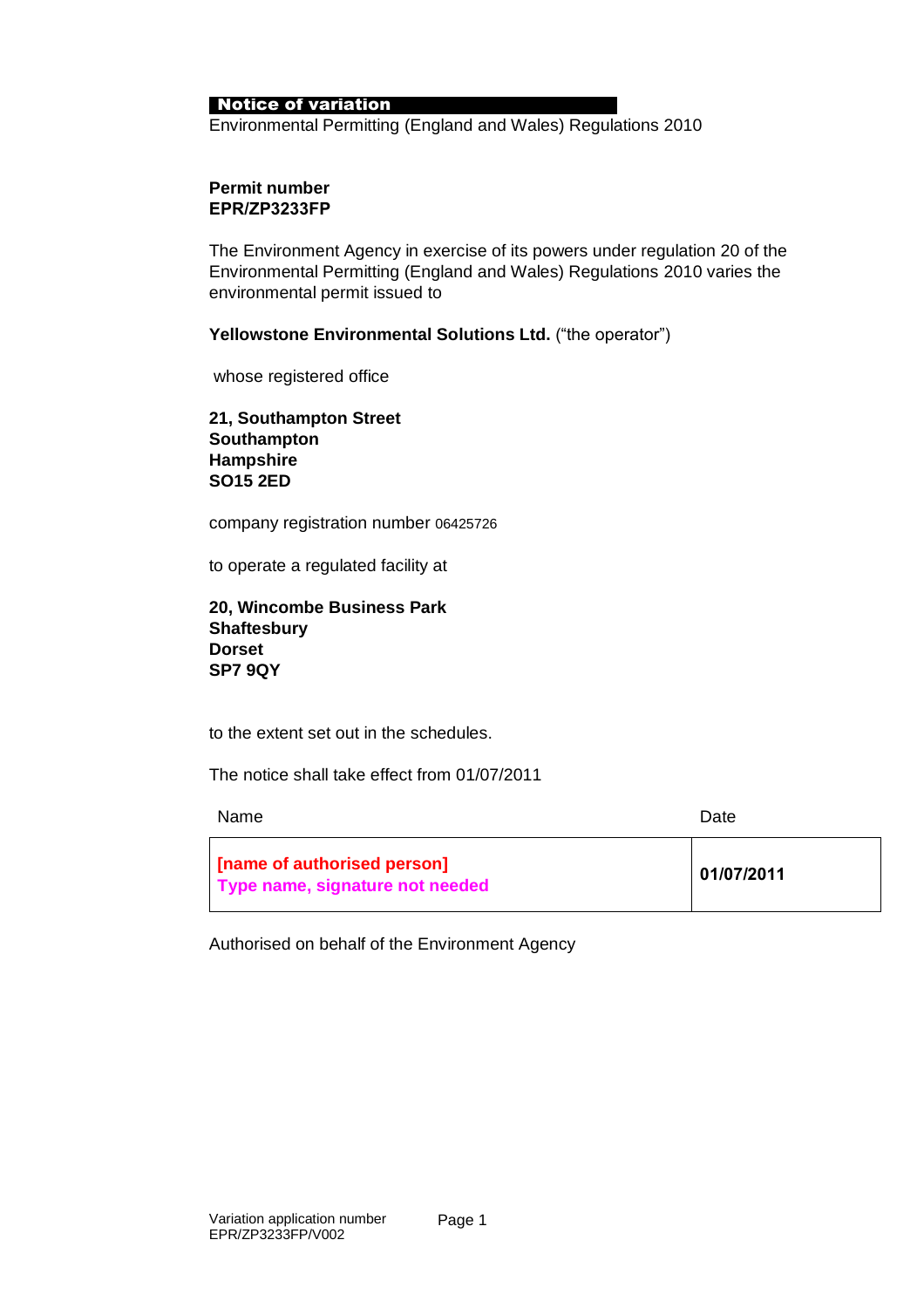#### **Schedule 1 – conditions to be deleted**

None

#### **Schedule 2 – conditions to be amended**

The following conditions are amended as detailed, following an Environment Agency initiated variation.

|                 | Table S1.3 Improvement programme requirements                                                                                                                                                                                                                                                                                                                                                                                                                                                                                        |           |  |  |
|-----------------|--------------------------------------------------------------------------------------------------------------------------------------------------------------------------------------------------------------------------------------------------------------------------------------------------------------------------------------------------------------------------------------------------------------------------------------------------------------------------------------------------------------------------------------|-----------|--|--|
| Ref             | <b>Requirement</b>                                                                                                                                                                                                                                                                                                                                                                                                                                                                                                                   | Due date  |  |  |
| IC <sub>1</sub> | The Operator shall review the environmental management<br>system, having regard to Environment Agency Sector Guidance<br>Note IPPC S5.06, dated December 2004, Section 2.3. A written<br>summary of the review, including proposals for improvements,<br>together with a timescale for implementation, shall be submitted to<br>the Environment Agency for approval.-report received<br>information on training to be submitted                                                                                                      | 01/10/11  |  |  |
| IC <sub>2</sub> | The Operator shall develop a written Accident Management Plan,<br>which shall include the likelihood and consequence of accidents,<br>actions to prevent accidents and mitigation of consequences. The<br>procedure shall take account of the principles specified in Section<br>2.8 of Sector Guidance Note IPPCS5.06, dated December 2004.<br>The procedure shall be implemented by the Operator from the<br>date of approval by the Environment Agency in writing.                                                                | completed |  |  |
| IC <sub>3</sub> | The Operator shall produce and implement training systems for<br>relevant staff in accordance with Section 2.3 of Sector Guidance<br>Note IPPC S5.06, dated December 2004. The systems shall be<br>implemented by the Operator from the date of approval by the<br>Environment Agency in writing.                                                                                                                                                                                                                                    | 01/10/11  |  |  |
| IC <sub>4</sub> | A written waste acceptance procedure shall be submitted to the<br>Environment Agency for approval. The procedure shall comply<br>with Section 2.1.2 of Sector Guidance Note IPPC S5.06, dated<br>December 2004. As a minimum the procedure shall include:<br>□□□a record of the inspection regime for each load and<br>justification for the selection of this option;<br>□□□sampling of bulk wastes<br><b>DODrejection procedures</b><br>□□□security procedures in place<br>-treatment of bulk wastes with bleach to suppress odour | 01/08/11  |  |  |
|                 | The notification requirements of condition 2.5.2 shall be deemed<br>to have been complied with on submission of the procedure. The<br>procedure shall be implemented by the Operator from the date of<br>approval by the Environment Agency in writing.                                                                                                                                                                                                                                                                              |           |  |  |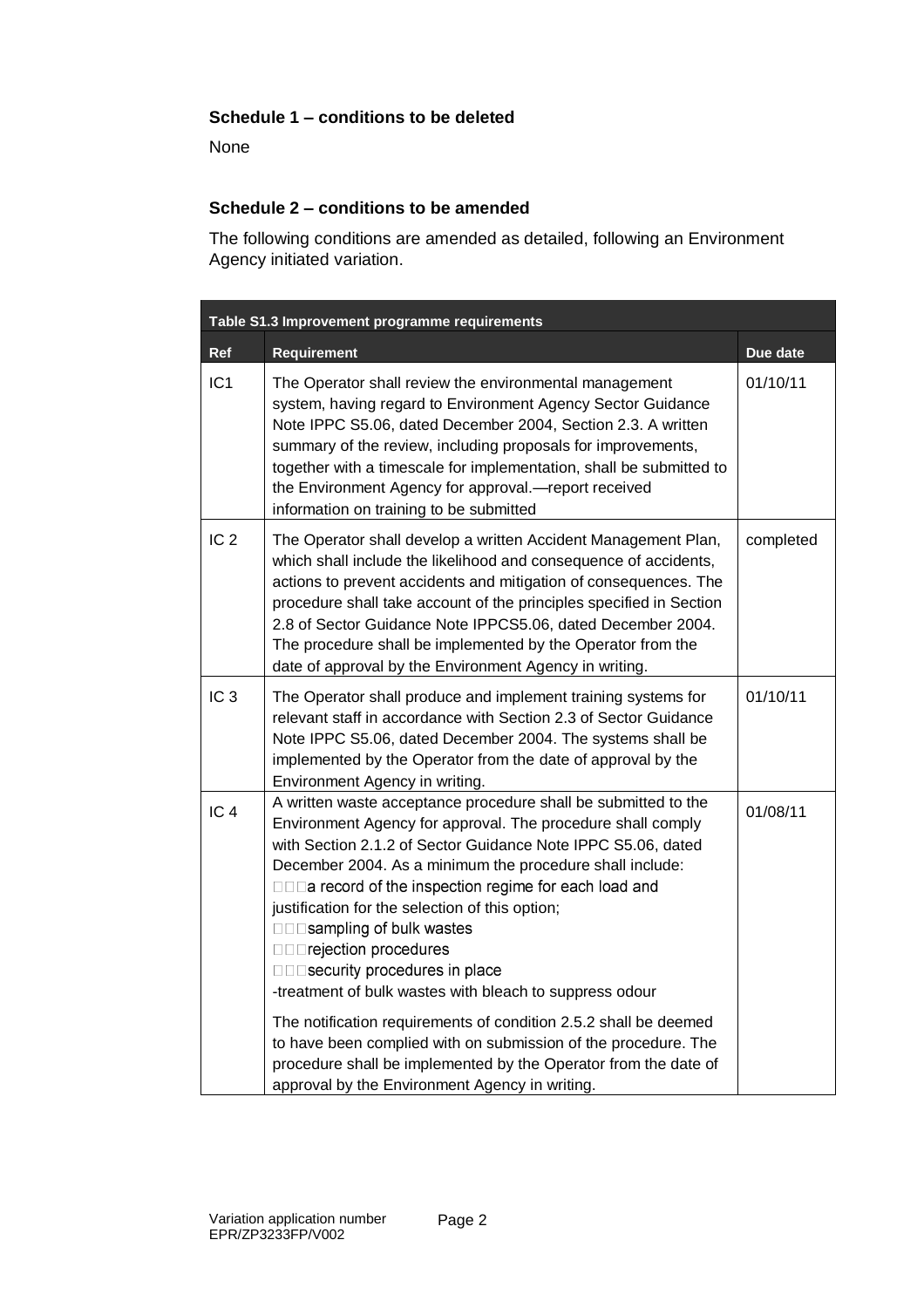| Table S1.3 Improvement programme requirements |                                                                                                                                                                                                                                                                                                                                                                                                                                                                                                                                                                                                                                                                                                                                                                                                                                                                                                                                                                                                                                                                                                                                     |           |  |
|-----------------------------------------------|-------------------------------------------------------------------------------------------------------------------------------------------------------------------------------------------------------------------------------------------------------------------------------------------------------------------------------------------------------------------------------------------------------------------------------------------------------------------------------------------------------------------------------------------------------------------------------------------------------------------------------------------------------------------------------------------------------------------------------------------------------------------------------------------------------------------------------------------------------------------------------------------------------------------------------------------------------------------------------------------------------------------------------------------------------------------------------------------------------------------------------------|-----------|--|
| Ref                                           | <b>Requirement</b>                                                                                                                                                                                                                                                                                                                                                                                                                                                                                                                                                                                                                                                                                                                                                                                                                                                                                                                                                                                                                                                                                                                  | Due date  |  |
| IC <sub>5</sub>                               | The operator shall ensure that a review of the design, method of<br>construction and integrity of all bunds surrounding above ground tanks<br>be carried out by a qualified structural engineer. This shall compare<br>existing bunds against the standards set out in Section 2.2.5 of the<br>Sector Guidance Note IPPC S5.06, dated December 2004, CIRIA<br>Report 163 on the Construction of Bunds for Oil Storage Tanks with a<br>tank capacity of < 25 m3 (ISBN: 0 86017 468 9), and CIRIA Report 164<br>on Design of Containment Systems for the prevention of water pollution<br>from industrial incidents, for tanks with a capacity of $> 25$ m3 (ISBN: 0<br>86017 476X).<br>The review shall include:<br>□□□the physical condition of the bunds,<br>□□□their suitability for providing containment when subjected to the<br>dynamic and static loads caused by catastrophic tank failure,<br>□□□any work required to ensure compliance with the standards set out<br>in CIRIA Reports 163 and 164 for reinforced concrete or masonry<br>bunds, and<br><b>DODD</b> suggested preventative maintenance & inspection regime. | completed |  |
|                                               | A written report of the review shall be submitted to the Environment<br>Agency detailing the review's findings and recommendations. Remedial<br>action shall be taken to ensure all bunds meet the standards set out in<br>the above documents and to implement the maintenance and inspection<br>regime. The Environment Agency approval shall include timescales for<br>the Operator to implement the improvements.                                                                                                                                                                                                                                                                                                                                                                                                                                                                                                                                                                                                                                                                                                               |           |  |
| IC <sub>6</sub>                               | The Operator shall develop a written Planned Preventative Maintenance<br>Programme. The procedure shall take account of the principles<br>specified in Section 2.3 of Sector Guidance Note IPPC S5.06, dated<br>December 2004. The procedure shall be implemented by the Operator<br>from the date of approval by the Environment Agency in writing. The<br>Operator shall ensure that a maintenance and inspection programme of<br>impervious surfaces and containment kerbs is established in<br>accordance with Section 2.2.5 of Sector Guidance Note IPPC S5.06,<br>dated December 2004.                                                                                                                                                                                                                                                                                                                                                                                                                                                                                                                                        | completed |  |
| IC <sub>7</sub>                               | The operator shall carry out an assessment of the measures that are in<br>place to reduce the risk of a pollution incident caused by firewater.<br>The review shall include:<br>□□□ consideration of the principles set out in PPG 18 – Managing<br>$\circ$<br>Fire-water and major spillages.<br>□□□Identification of any improvements necessary in order to<br>$\circ$<br>minimise the risk of a pollution incident caused by firewater A<br>written report summarising the assessment and any necessary<br>improvements shall be submitted to the Environment Agency for<br>approval. The Environment Agency approval shall include<br>timescales for the Operator to implement the improvements.                                                                                                                                                                                                                                                                                                                                                                                                                                | completed |  |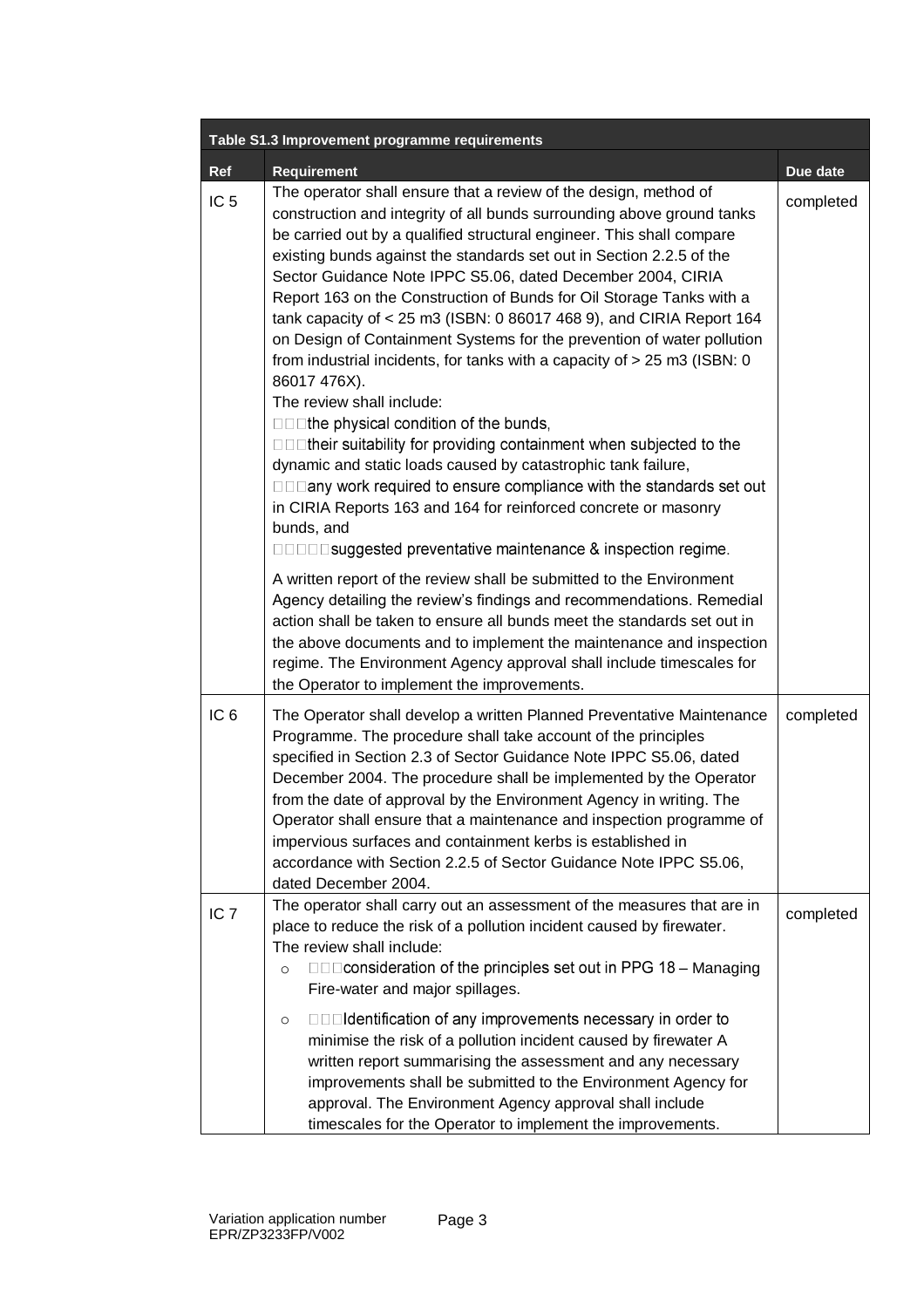|                 | Table S1.3 Improvement programme requirements                                                                                                                                                                                                                                                                                                                                                                                                                                                                                                                                                                                                                                                                                            |                              |
|-----------------|------------------------------------------------------------------------------------------------------------------------------------------------------------------------------------------------------------------------------------------------------------------------------------------------------------------------------------------------------------------------------------------------------------------------------------------------------------------------------------------------------------------------------------------------------------------------------------------------------------------------------------------------------------------------------------------------------------------------------------------|------------------------------|
| Ref             | <b>Requirement</b>                                                                                                                                                                                                                                                                                                                                                                                                                                                                                                                                                                                                                                                                                                                       | Due date                     |
| IC <sub>8</sub> | The Operator shall produce an odour management plan for the site and<br>all associated activities. The odour management plan shall be submitted<br>to the Environment Agency, detailing the measures to be used to control<br>emissions of odour and shall be accordance with Appendix 7 (template<br>for an odour management plan) of Horizontal Guidance Note H4<br>(Horizontal Guidance for Odour (Part 1), or any guidance that replaces<br>this. This must be agreed by the Environment Agency within 3 months<br>of the issue of the variation and must be implemented immediately on<br>approval.                                                                                                                                 | completed                    |
| IC <sub>9</sub> | The Operator shall improve installation tank and pipework labelling to be<br>in line with the requirements set out in section 2.1.3 of Sector Guidance<br>Note IPPC S5.06, dated December 2004.                                                                                                                                                                                                                                                                                                                                                                                                                                                                                                                                          | 01/10/11                     |
| <b>IC 10</b>    | The Operator shall undertake a waste minimisation audit in accordance<br>with Section 2.4.2 of Sector Guidance Note IPPC S5.06, dated<br>December 2004. The audit shall be submitted to the Environment<br>Agency in writing with a timetable of improvements to be undertaken for<br>approval by the Agency.                                                                                                                                                                                                                                                                                                                                                                                                                            | 01/10/11                     |
| <b>IC 11</b>    | The Operator shall ensure that a review of the integrity of all storage<br>tanks and site surfacing against the requirements of Sections 2.1.3 and<br>2.2.5 of the Sector Guidance Note IPPC S5.06, dated December 2004,<br>is carried out by a qualified structural engineer.<br>The review shall identify any measures necessary to meet those<br>requirements and propose a time scale for implementing them. A written<br>report of the review shall be submitted to the Environment Agency<br>detailing the review's findings and recommendations. Remedial action<br>shall be taken to ensure all tanks and surfacing meet the standards set<br>out in the above documents and implement the maintenance and<br>inspection regime. | completed                    |
| <b>IC 12</b>    | The operator shall ensure that the revised waste storage and<br>segregation are carried out in accordance with Sector Guidance Note<br>IPPC S5.06, in particular storage areas shall be clearly marked and<br>signed with regard to the quantity and hazardous characteristics of the<br>waste stored there. As a minimum this should include the use of durable<br>and visible demarcation as per plan LN56077/006 Rev A (06/02/08)                                                                                                                                                                                                                                                                                                     | On<br>completion<br>of IC 20 |
| <b>IC 13</b>    | Within 3 months of the issue of the permit the operator shall commission<br>an independent investigation and study of the emissions arising from<br>the oil heater unit ancillary equipment, and any other equipment on site.<br>This study shall be carried out by an approved qualified person who<br>shall submit a report of the investigation to the Environment Agency for<br>approval. If this report shows exceedences of benchmark emission<br>values as detailed in Sector Guidance Note IPPC S5.06 then the<br>operator shall cease the waste heating operations until equipment is<br>provided to give effective abatement of the emissions.                                                                                 | completed                    |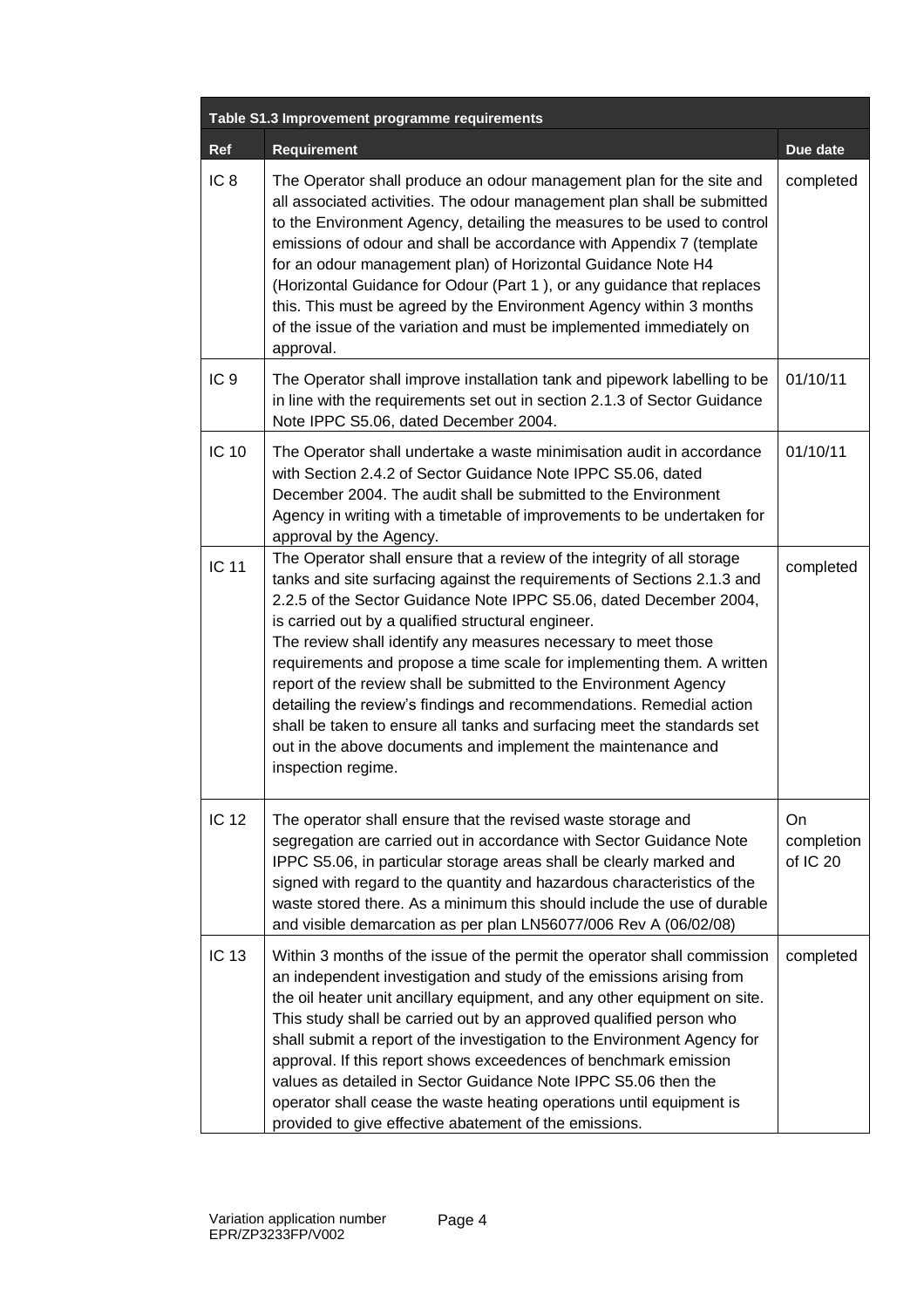| Table S1.3 Improvement programme requirements |                                                                                                                                                                                                                                                                                                                                                                                                                                                                                                                                                                                                                                                                                               |          |  |
|-----------------------------------------------|-----------------------------------------------------------------------------------------------------------------------------------------------------------------------------------------------------------------------------------------------------------------------------------------------------------------------------------------------------------------------------------------------------------------------------------------------------------------------------------------------------------------------------------------------------------------------------------------------------------------------------------------------------------------------------------------------|----------|--|
| Ref                                           | <b>Requirement</b>                                                                                                                                                                                                                                                                                                                                                                                                                                                                                                                                                                                                                                                                            | Due date |  |
| <b>IC 14</b>                                  | The operator shall review the position of the on site weather station<br>against the guidance outlined in<br>http://www.rmets.org/pdf/guidelines/weather-station-setting-up.pdf and<br>shall submit an assessment of its suitability or propose an alternative<br>location to provide representative local wind indication, on agreement by<br>the Environment Agency the suitability of the station shall be approved<br>or an alternative location or wind indication device shall be agreed and<br>installed.                                                                                                                                                                              | 01/08/11 |  |
| IC 15                                         | The operator shall record continuous records for wind direction as<br>measured by the on site weather station, the records shall be available<br>for Environment Agency inspection during normal office hours.                                                                                                                                                                                                                                                                                                                                                                                                                                                                                | 14/08/11 |  |
| IC 16                                         | The operator shall provide a suitable cover for the dig out pit to be used<br>when cleaning operations are not being carried out in the dig out pit<br>area, the cover will be used until IC17 is completed.                                                                                                                                                                                                                                                                                                                                                                                                                                                                                  | 01/08/11 |  |
| <b>IC 17</b>                                  | The operator shall submit a suitable design for an enclosure for the dig<br>out pit. Consideration should be given to the use of a fixed water jet to<br>remove the need for enclosed space working and the potential for H2S<br>exposure during the cleaning operation. On approval from the<br>Environment Agency the enclosure shall be installed. Following<br>installation if agreed in writing by the Environment Agency conditions<br>2.3.3 (b) and 2.3.3 (c) will no longer be applicable.                                                                                                                                                                                            | 01/10/11 |  |
| <b>IC 18</b>                                  | The operator shall establish a planned preventative maintenance<br>system to ensure that general housekeeping standards are maintained<br>to an agreed standard. The system shall include provision for any<br>spillage of liquids or other odorous materials are contained and cleaned<br>up as soon as is practicable, this shall include but not be limited to<br>spillages in bunds and around other containers and will also document<br>routine deep cleaning takes place for bunds and any other areas likely<br>to be contaminated by spillages. A report documenting the system and<br>specifying the cleanliness standards shall be sent to the Environment<br>Agency for approval. | 01/08/11 |  |
| IC 19                                         | The operator shall access the effectiveness of the carbon filters in use<br>at the installation, this assessment shall include the potential for<br>breakthrough detection following saturation or channelling. The<br>assessment shall also include the expected abatement efficiencies<br>under the range of operating conditions of temperature and humidity<br>and feed types. Where appropriate the operator shall propose<br>alternative abatement methodologies e.g. use of two carbon filters in<br>series or the use of a condenser. On approval from the Environment<br>Agency the operator shall implement any improvements identified.                                            | 01/10/11 |  |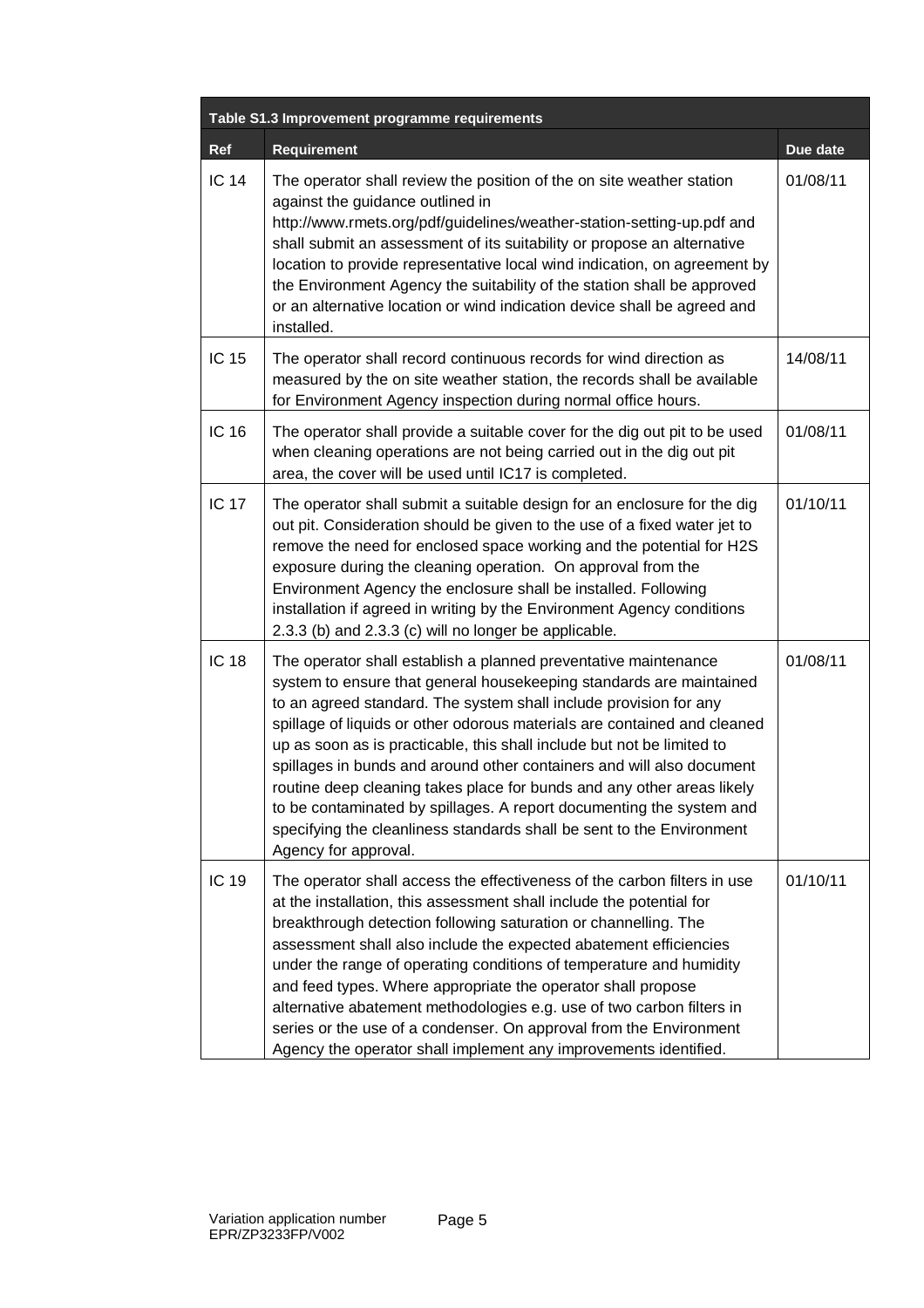|              | Table S1.3 Improvement programme requirements                                                                                                                                                                                                                                                                                                                                                                                                                                                  |          |  |  |
|--------------|------------------------------------------------------------------------------------------------------------------------------------------------------------------------------------------------------------------------------------------------------------------------------------------------------------------------------------------------------------------------------------------------------------------------------------------------------------------------------------------------|----------|--|--|
| Ref          | <b>Requirement</b>                                                                                                                                                                                                                                                                                                                                                                                                                                                                             | Due date |  |  |
| <b>IC 20</b> | The operator shall submit a plan to reduce the stocks of waste material<br>held on site to the limits set out in condition 2.3.4. The plan shall<br>document the present waste inventory and list actions designed to<br>reduce stocks to target levels within a max six month period with<br>monthly reports on progress against the plan to be reported to the<br>Environment Agency. On approval of the plan by the Environment<br>Agency the operator shall implement the planned actions. | 01/08/11 |  |  |
| IC 21        | The operator shall access the odorous activities that take place within<br>the process building; the assessment shall then be used in conjunction<br>with an assessment of the building ventilation and abatement systems<br>to determine if the building ventilation is adequately designed to prevent<br>odour emissions from the process building. The assessment should<br>include but not be limited to                                                                                   | 01/10/11 |  |  |
|              | - the frequency and sequence of the activities taking place                                                                                                                                                                                                                                                                                                                                                                                                                                    |          |  |  |
|              | -the potential for the inclusion of local isolation valves in the ventilation<br>ductwork to improve local ventilation within the building                                                                                                                                                                                                                                                                                                                                                     |          |  |  |
|              | - The design ventilation volumes of the existing system and an<br>assessment on the adequacy of these ventilation volumes.                                                                                                                                                                                                                                                                                                                                                                     |          |  |  |
|              | The operator shall submit a report detailing the conclusions of the<br>assessment together with any proposed improvements that have been<br>identified; on approval from the Environment Agency the operator shall<br>implement the improvements.                                                                                                                                                                                                                                              |          |  |  |
| <b>IC 22</b> | The operator shall make an assessment of the use of air lock<br>arrangements on the access doors to the process building for the use of<br>pedestrians and vehicle movements. A report shall be compiled and any<br>improvements identified and these shall be implemented on approval by<br>the Environment Agency. Following installation if agreed in writing by<br>the Environment Agency condition 2.3.6 will no longer be applicable.                                                    | 01/10/11 |  |  |
| IC 23        | The operator shall establish a complaints system which is available for<br>use on a 7 day 24 hour basis, following verification of the complaint the<br>complaints system shall ensure that effective corrective and<br>preventative action is implemented and recorded. Records of<br>complaints and subsequent actions taken shall be reported to the<br>Environment Agency as specified in table S5.3.                                                                                      | 01/08/11 |  |  |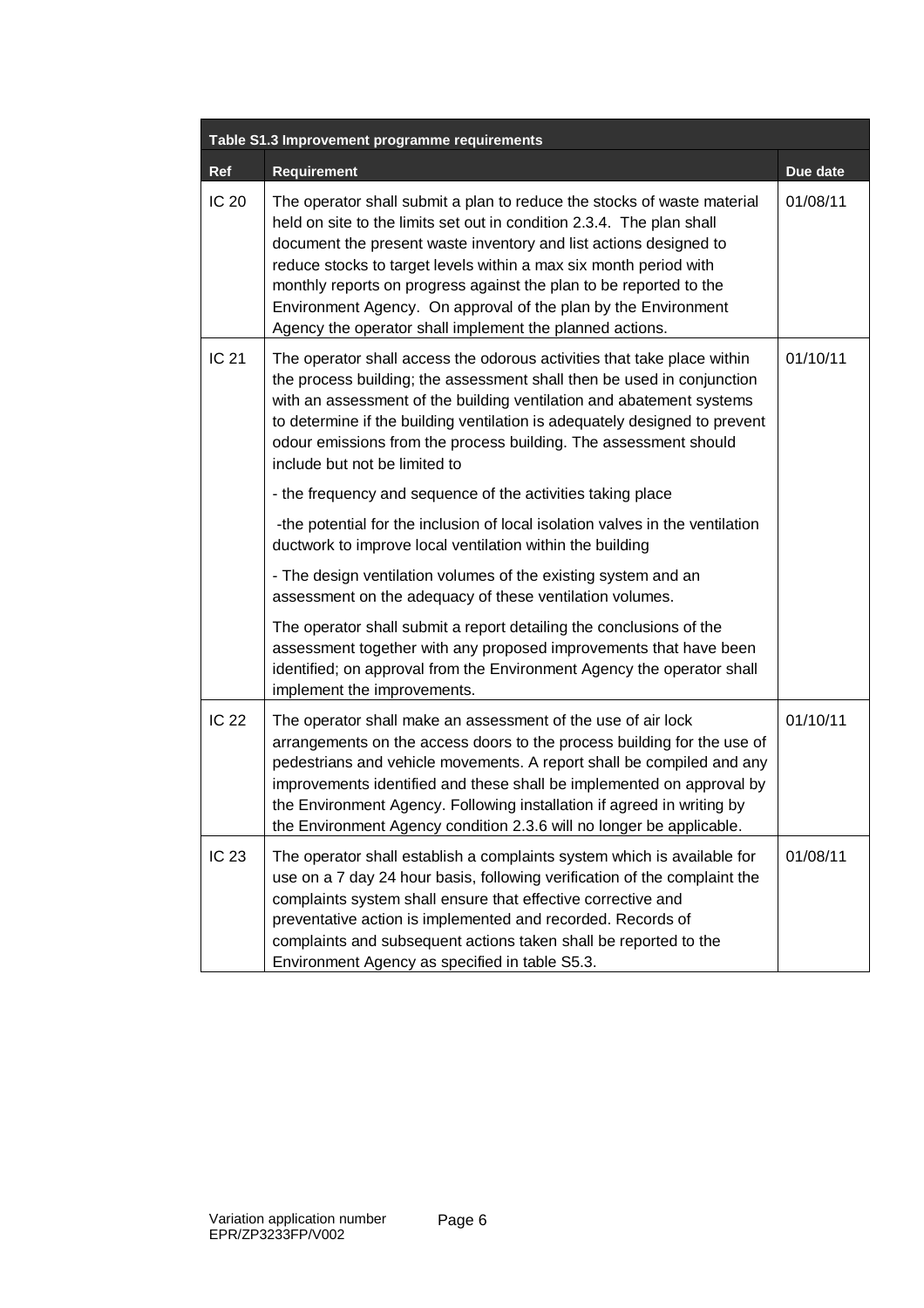| Table S1.3 Improvement programme requirements |                                                                                                                                                                                                                                                                                                                                                                                                                                                                                                                                                                                                                                                                                                                                                                                                                                        |          |  |
|-----------------------------------------------|----------------------------------------------------------------------------------------------------------------------------------------------------------------------------------------------------------------------------------------------------------------------------------------------------------------------------------------------------------------------------------------------------------------------------------------------------------------------------------------------------------------------------------------------------------------------------------------------------------------------------------------------------------------------------------------------------------------------------------------------------------------------------------------------------------------------------------------|----------|--|
| <b>Ref</b>                                    | <b>Requirement</b>                                                                                                                                                                                                                                                                                                                                                                                                                                                                                                                                                                                                                                                                                                                                                                                                                     | Due date |  |
| <b>IC 24</b>                                  | The operator shall make an assessment on the need for the onsite<br>generator, if its use is limited to a backup supply then it shall be<br>removed from site, if its use is essential for the operation of the site then<br>the operator shall move or redesign the generator stack such that its<br>environmental impact on the local residential neighbours is minimised.<br>In this instance the operator shall define the requirement for routine<br>maintenance on the generator to ensure its environmental impact is<br>minimised. A written report shall be submitted to the Environment<br>Agency detailing the need fro the generator and any change required to<br>the stack position and plans to reposition the stack any improvements<br>so identified shall be implemented on approval from the Environment<br>Agency. | 01/10/11 |  |
| IC25                                          | The operator shall assess the pre acceptance and acceptance<br>procedures previously submitted in response to IC4 to demonstrate that<br>the procedures are effective in controlling the feed stocks used in IC19<br>to ensure that only suitable materials are processed at the installation<br>i.e. the procedures should as a minimum specify the allowable solvent<br>content of feeds that can be effectively abated by the equipment<br>specified in IC19. The procedures should also specify the actions taken<br>when an unacceptable feed material is delivered to site. A report of the<br>assessment and improvements required shall be submitted to the EA for<br>approval.                                                                                                                                                | 01/10/11 |  |

| Table S1.4B pre operational measures for future developments |                     |                                                                                                                                                                                                                                                                                                                                                                                        |  |  |
|--------------------------------------------------------------|---------------------|----------------------------------------------------------------------------------------------------------------------------------------------------------------------------------------------------------------------------------------------------------------------------------------------------------------------------------------------------------------------------------------|--|--|
| <b>Reference</b>                                             | <b>Operation</b>    | <b>Pre operational measures</b>                                                                                                                                                                                                                                                                                                                                                        |  |  |
|                                                              | Waste<br>acceptance | The waste types so marked and referred to this table<br>in Table S3.3 shall not be accepted on site for<br>storage, treatment or transfer unless the operator has<br>submitted detailed plans to the Environment Agency<br>on the proposed storage, treatment or transfer of<br>these wastes and agreement to these plans has been<br>received in writing from the Environment Agency. |  |  |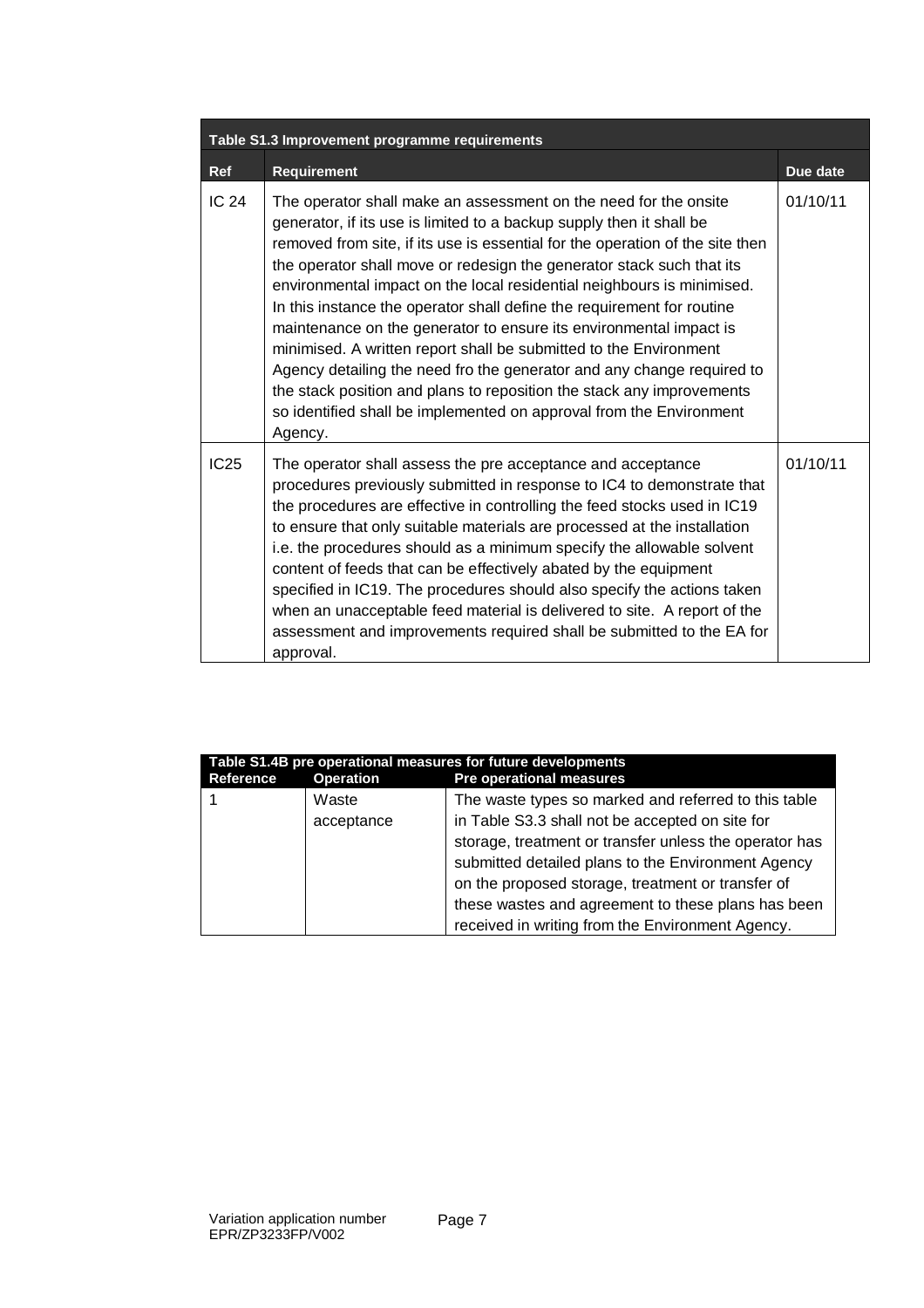|                           | <b>Table S 3.3 WASTE TYPES</b>                                                                                            |                                                                                    |                                                                             |                                                                                           |
|---------------------------|---------------------------------------------------------------------------------------------------------------------------|------------------------------------------------------------------------------------|-----------------------------------------------------------------------------|-------------------------------------------------------------------------------------------|
| <b>EWC</b><br><b>CODE</b> | <b>DESCRIPTION OF WASTE</b>                                                                                               | <b>PROCESS OR</b><br><b>TRANSFER</b><br>*indicates route<br>for hazardous<br>waste | <b>Permitted</b><br>waste                                                   | <b>MAXIMUM</b><br><b>STORAGE</b><br><b>CAPACITY</b><br>for each<br>waste type<br>(Tonnes) |
| 01                        | <b>WASTE FROM MINERAL</b><br><b>EXCAVATION</b>                                                                            |                                                                                    |                                                                             |                                                                                           |
| 01 05                     | Drilling muds and other drilling<br>wastes                                                                                |                                                                                    |                                                                             |                                                                                           |
| O1 05<br>04               | Freshwater drilling muds and<br>wastes                                                                                    | <b>Treatment / Transfer</b>                                                        | See table<br>S1.4B                                                          | 1000                                                                                      |
| 01 05<br>$05*$            | Oil containing drilling muds and<br>wastes                                                                                | <b>Treatment / Transfer</b>                                                        | See table<br>S1.4B                                                          | 1000                                                                                      |
| 01 05<br>06*              | Drilling muds and other drilling<br>wastes containing dangerous<br>substances                                             | Treatment / Transfer                                                               | See table<br>S1.4B                                                          | 1000                                                                                      |
| 01 05<br>07               | Barite containing muds and<br>wastes other than those<br>traditional in 01 05 06 and 01 05<br>08                          | <b>Treatment / Transfer</b>                                                        | See table<br>S1.4B                                                          | 1000                                                                                      |
| 01 05<br>08               | Chloride- containing muds and<br>wastes other than those<br>mentioned in 01 05 06 and 01<br>05 08                         | Treatment / Transfer                                                               | See table<br>S1.4B                                                          | 1000                                                                                      |
| 05                        | <b>WASTE FROM PETROLEUM</b><br>REFINING, NATURAL GAS<br><b>PURIFICATION AND</b><br>PYROLITIC TREATEMENT OF<br><b>COAL</b> |                                                                                    |                                                                             |                                                                                           |
| 05 01                     | Wastes from petroleum refining                                                                                            |                                                                                    |                                                                             |                                                                                           |
| 05 01<br>$03*$            | Tank bottom sludges                                                                                                       | Treatment */<br>Transfer *                                                         | Permitted to<br>limits<br>specified on<br>completion<br>of IC <sub>25</sub> | 1000                                                                                      |
| 05 01<br>$05*$            | Oil Spills                                                                                                                | Treatment $*$ /<br>Transfer *                                                      | Permitted to<br>limits<br>specified on<br>completion<br>of IC 25            | 1000                                                                                      |
| 05 01<br>06*              | Oily sludges from maintenance<br>operations of the plant or<br>equipment6 W                                               | Treatment */<br>Transfer *                                                         | Permitted to<br>limits<br>specified on<br>completion<br>of IC 25            | 1000                                                                                      |
|                           | <b>WASTES FROM INORGANIC</b><br><b>CHEMICAL PROCESSES</b>                                                                 |                                                                                    |                                                                             |                                                                                           |
| 06 01                     | Wastes from the manufacture,<br>formulation, supply and use of<br>acids                                                   |                                                                                    |                                                                             |                                                                                           |
| 06 01<br>$01*$            | <b>Sulphuric Acid and Sulphurous</b><br>acid                                                                              | Treatment *                                                                        | See table<br>S1.4B                                                          | 25                                                                                        |
| 06 01<br>$02*$            | Hydrochloric acid                                                                                                         | Treatment *                                                                        | See table<br>S1.4B                                                          | 25                                                                                        |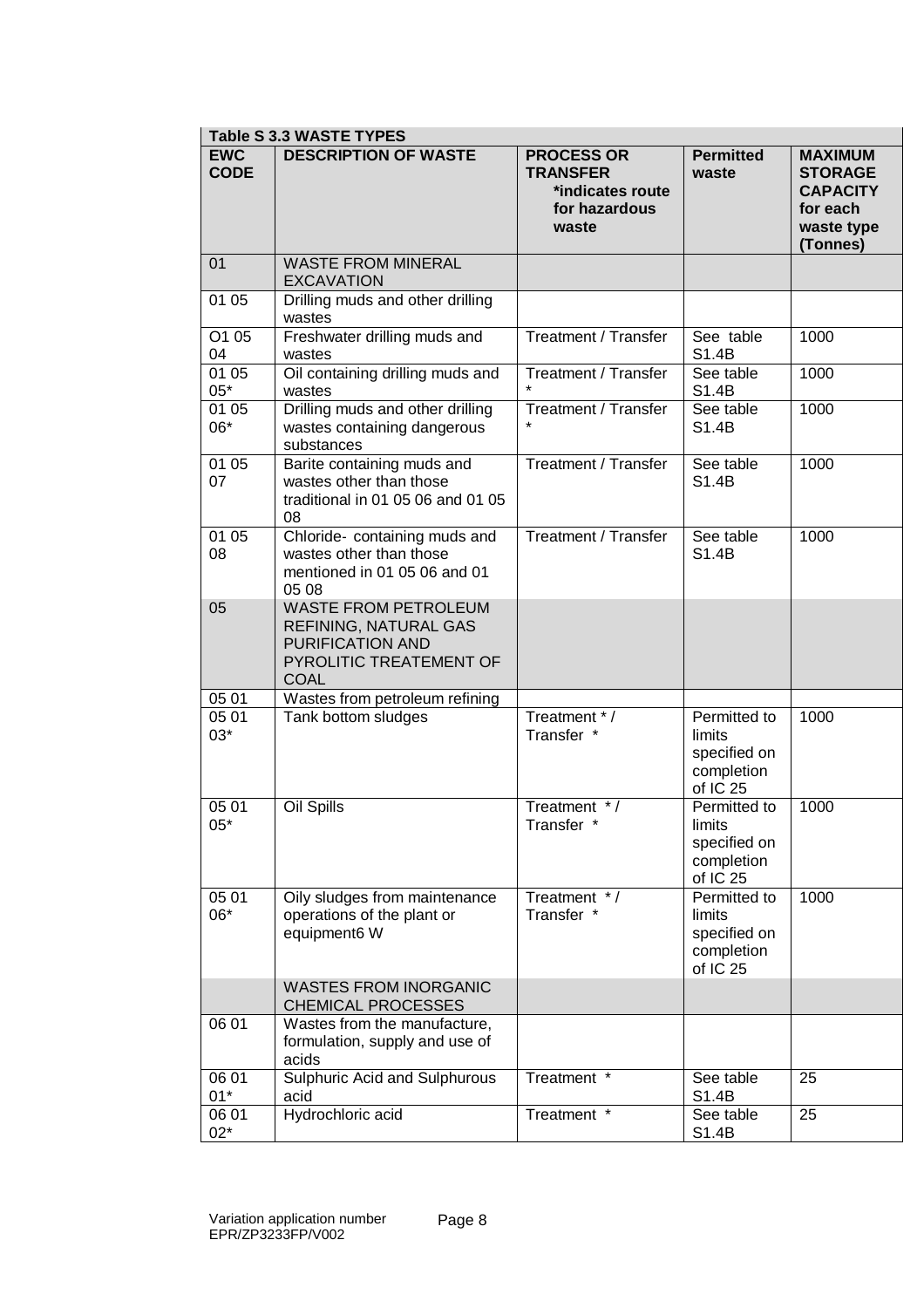| <b>Table S 3.3 WASTE TYPES</b> |                                                                                                                                                                                                |                                                                                    |                           |                                                                                           |
|--------------------------------|------------------------------------------------------------------------------------------------------------------------------------------------------------------------------------------------|------------------------------------------------------------------------------------|---------------------------|-------------------------------------------------------------------------------------------|
| <b>EWC</b><br><b>CODE</b>      | <b>DESCRIPTION OF WASTE</b>                                                                                                                                                                    | <b>PROCESS OR</b><br><b>TRANSFER</b><br>*indicates route<br>for hazardous<br>waste | <b>Permitted</b><br>waste | <b>MAXIMUM</b><br><b>STORAGE</b><br><b>CAPACITY</b><br>for each<br>waste type<br>(Tonnes) |
| 06 02                          | Wastes from the MFSU (<br>manufacture, formulation, supply<br>and use ) of bases                                                                                                               | Treatment / Transfer                                                               | See table<br>S1.4B        | 12                                                                                        |
| 06 02<br>04*                   | Sodium and Potassium<br>hydroxide                                                                                                                                                              | Treatment *                                                                        | See table<br>S1.4B        | 12                                                                                        |
| 08                             | <b>WASTES FROM</b><br>MANUFACTURE,<br>FORMULATION, SUPPLY AND<br>USE (MFSU) OF COATINGS<br>(PAINTS, VARNISH AND<br><b>VITREOUS ENAMELS0</b><br>ADHESIVES, SOLVENTS AND<br><b>PRINTING INKS</b> |                                                                                    |                           |                                                                                           |
| 08 01                          | Wastes from MFSU and removal<br>of paint and varnish                                                                                                                                           |                                                                                    |                           |                                                                                           |
| 08 01<br>$11*$                 | Waste paint and varnish<br>containing organic solvents or<br>other dangerous substances                                                                                                        | Transfer <sup>*</sup>                                                              | permitted                 | 50                                                                                        |
| 08 01<br>12                    | Waste paint and varnish other<br>than those mentioned in 08 01<br>11                                                                                                                           | Transfer                                                                           | permitted                 | 50                                                                                        |
| 08 01<br>$17*$                 | Waste form paint or varnish<br>removal containing organic<br>solvents or other dangerous<br>substances                                                                                         | Transfer <sup>*</sup>                                                              | permitted                 | 50                                                                                        |
| 08 01<br>18                    | Wastes form paint or varnish<br>removal other than those<br>mentioned in 08 01 17                                                                                                              | Transfer                                                                           | permitted                 | 50                                                                                        |
| 08 03                          | Wastes from MFSU of printing<br>inks                                                                                                                                                           |                                                                                    |                           |                                                                                           |
| 08 03<br>$12*$                 | Waste ink containing dangerous<br>substances                                                                                                                                                   | <b>Treatment / Transfer</b>                                                        | See table<br>S1.4B        | 100                                                                                       |
| 08 04                          | Wastes from MFSU of<br>adhesives and sealants<br>(including waterproofing<br>products)                                                                                                         |                                                                                    |                           |                                                                                           |
| 08 04<br>$09*$                 | Waste adhesives and sealants<br>containing organic solvents or<br>other dangerous substances                                                                                                   | Transfer *                                                                         | permitted                 | 50                                                                                        |
| 09                             | <b>WASTES FROM THE</b><br>PHOTOGRAPHIC INDUSTRY                                                                                                                                                |                                                                                    |                           |                                                                                           |
| 09 01                          | Wastes from the photographic<br>industry                                                                                                                                                       |                                                                                    |                           |                                                                                           |
| 09 01<br>$01*$                 | Water-based developer and<br>activator solutions                                                                                                                                               | <b>Treatment / Transfer</b>                                                        | See table<br>S1.4B        | 50                                                                                        |
| 09 01<br>$02*$                 | Water-based offset plate<br>developer solution                                                                                                                                                 | <b>Treatment / Transfer</b>                                                        | See table<br>S1.4B        | 30                                                                                        |
| 09 01<br>$03*$                 | Solvent - based developer<br>solution                                                                                                                                                          | Transfer *                                                                         | See table<br>S1.4B        | 30                                                                                        |
| 09 01<br>04*                   | Fixer solution                                                                                                                                                                                 | <b>Treatment / Transfer</b>                                                        | See table<br>S1.4B        | 30                                                                                        |
| 09 01<br>$05*$                 | Bleach solutions and bleach<br>fixer solutions                                                                                                                                                 | Transfer *                                                                         | See table<br>S1.4B        | 30                                                                                        |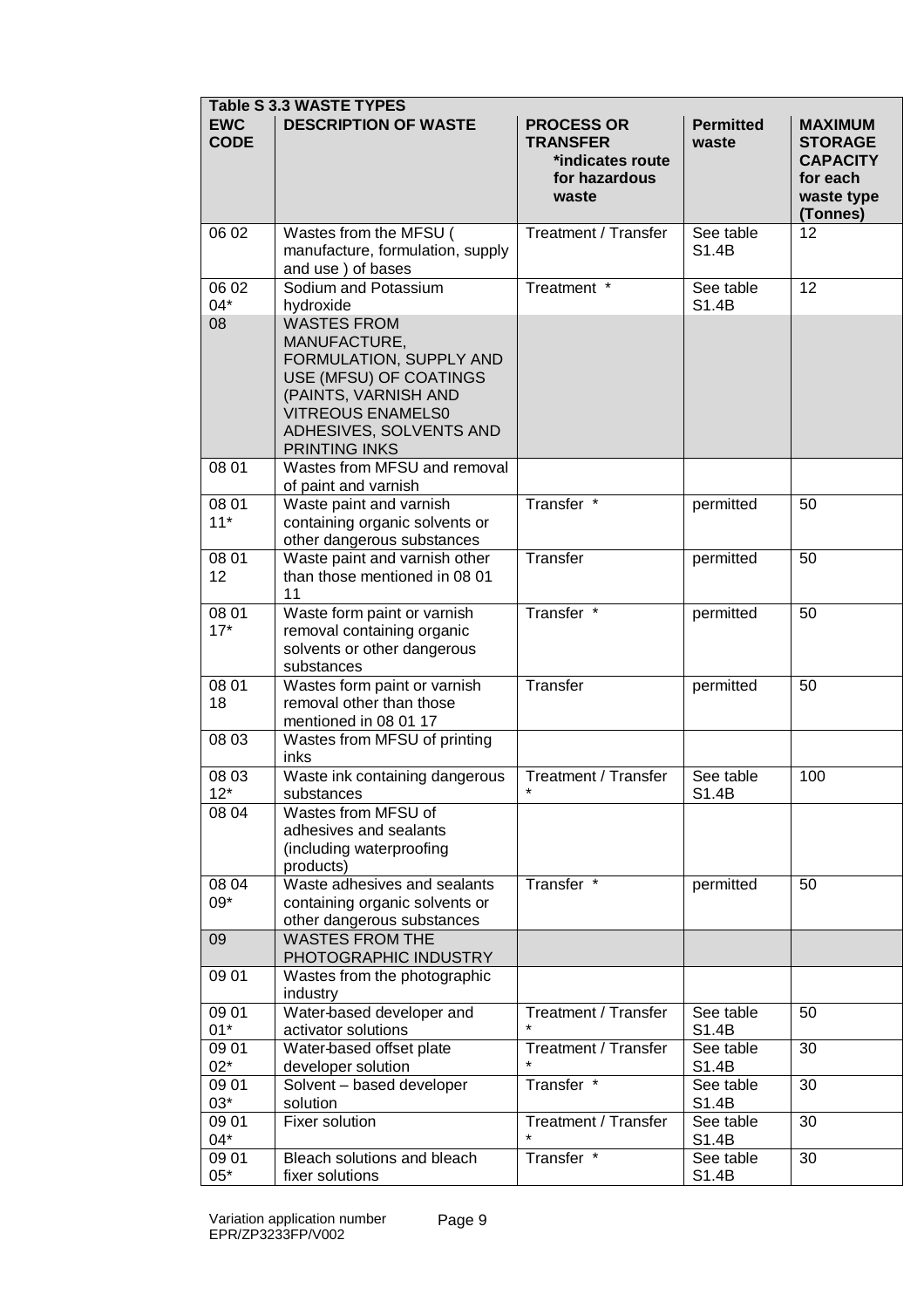|                           | <b>Table S 3.3 WASTE TYPES</b>                                                                                            |                                                                                    |                           |                                                                                           |
|---------------------------|---------------------------------------------------------------------------------------------------------------------------|------------------------------------------------------------------------------------|---------------------------|-------------------------------------------------------------------------------------------|
| <b>EWC</b><br><b>CODE</b> | <b>DESCRIPTION OF WASTE</b>                                                                                               | <b>PROCESS OR</b><br><b>TRANSFER</b><br>*indicates route<br>for hazardous<br>waste | <b>Permitted</b><br>waste | <b>MAXIMUM</b><br><b>STORAGE</b><br><b>CAPACITY</b><br>for each<br>waste type<br>(Tonnes) |
| 09 01<br>06*              | Wastes containing silver from<br>on-site treatment of<br>photographic wastes                                              | Treatment / Transfer                                                               | See table<br>S1.4B        | 30                                                                                        |
| 10                        | <b>WASTES FROM THERMAL</b><br><b>PROCESSES</b>                                                                            |                                                                                    |                           |                                                                                           |
| 10 01                     | Wastes from power stations and<br>other combustions plants<br>(except 19)                                                 |                                                                                    |                           |                                                                                           |
| 10 01<br>$04*$            | Oil fly ash and boiler dust                                                                                               | <b>Treatment / Transfer</b>                                                        | permitted                 | 50                                                                                        |
| 12                        | <b>WASTES FROM SHAPING</b><br>AND PHYSICAL AND<br><b>MECHANICAL SURFACE</b><br>TREATMENT OF METALS AND<br><b>PLASTICS</b> |                                                                                    |                           |                                                                                           |
| 1201                      | Wastes from shaping and<br>physical and mechanical surface<br>treatment of metals and plastics                            |                                                                                    |                           |                                                                                           |
| 1201<br>06*               | Mineral based machining oils<br>containing halogens (except<br>emulsions and solutions)                                   | Treatment / Transfer                                                               | See table<br>S1.4B        | 1000                                                                                      |
| 12 01<br>$07*$            | Mineral based machining oils<br>free halogens (except emulsions<br>and solutions)                                         | <b>Treatment / Transfer</b>                                                        | permitted                 | 1000                                                                                      |
| 1201<br>08*               | Machining emulsions and<br>solutions containing halogens                                                                  | Treatment / Transfer                                                               | See table<br>S1.4B        | 1000                                                                                      |
| 12 01<br>$09*$            | Machining emulsions and<br>solutions free of halogens                                                                     | <b>Treatment / Transfer</b>                                                        | See table<br>S1.4B        | 1000                                                                                      |
| 1201<br>$10*$             | Synthetic machining oils                                                                                                  | <b>Treatment / Transfer</b>                                                        | permitted                 | 1000                                                                                      |
| 1201<br>14*               | Metal sludge (grinding, honing<br>and lapping sludge) containing<br>oil                                                   | <b>Treatment / Transfer</b>                                                        | permitted                 | 1000                                                                                      |
| 1201<br>15                | Machining sludges other than<br>those mentioned in 12 01 14                                                               | <b>Treatment / Transfer</b>                                                        | permitted                 | 1000                                                                                      |
| 1201<br>$18*$             | Metal sludge (grinding, honing,<br>and lapping sludge) containing<br>oil                                                  | <b>Treatment / Transfer</b>                                                        | permitted                 | 1000                                                                                      |
| 1201<br>$19*$             | Readily biodegradable<br>machining oils                                                                                   | <b>Treatment / Transfer</b><br>$\star$                                             | permitted                 | 1000                                                                                      |
| 13                        | OIL WASTES AND WASTES<br>OF LIQUID FUELS (except<br>edible oils, and those in<br>chapters 05, 12 and 19)                  |                                                                                    |                           |                                                                                           |
| 1301                      | Waste Hydraulic Oils                                                                                                      |                                                                                    |                           |                                                                                           |
| 1301<br>04*               | Chlorinated emulsion                                                                                                      | <b>Treatment / Transfer</b>                                                        | See table<br>S1.4B        | 1000                                                                                      |
| 1301<br>$05*$             | Non-Chlorinated emulsion                                                                                                  | <b>Treatment / Transfer</b>                                                        | permitted                 | 1000                                                                                      |
| 1301<br>09*               | Mineral -based chlorinated<br>hydraulic oils                                                                              | <b>Treatment / Transfer</b>                                                        | See table<br>S1.4B        | 1000                                                                                      |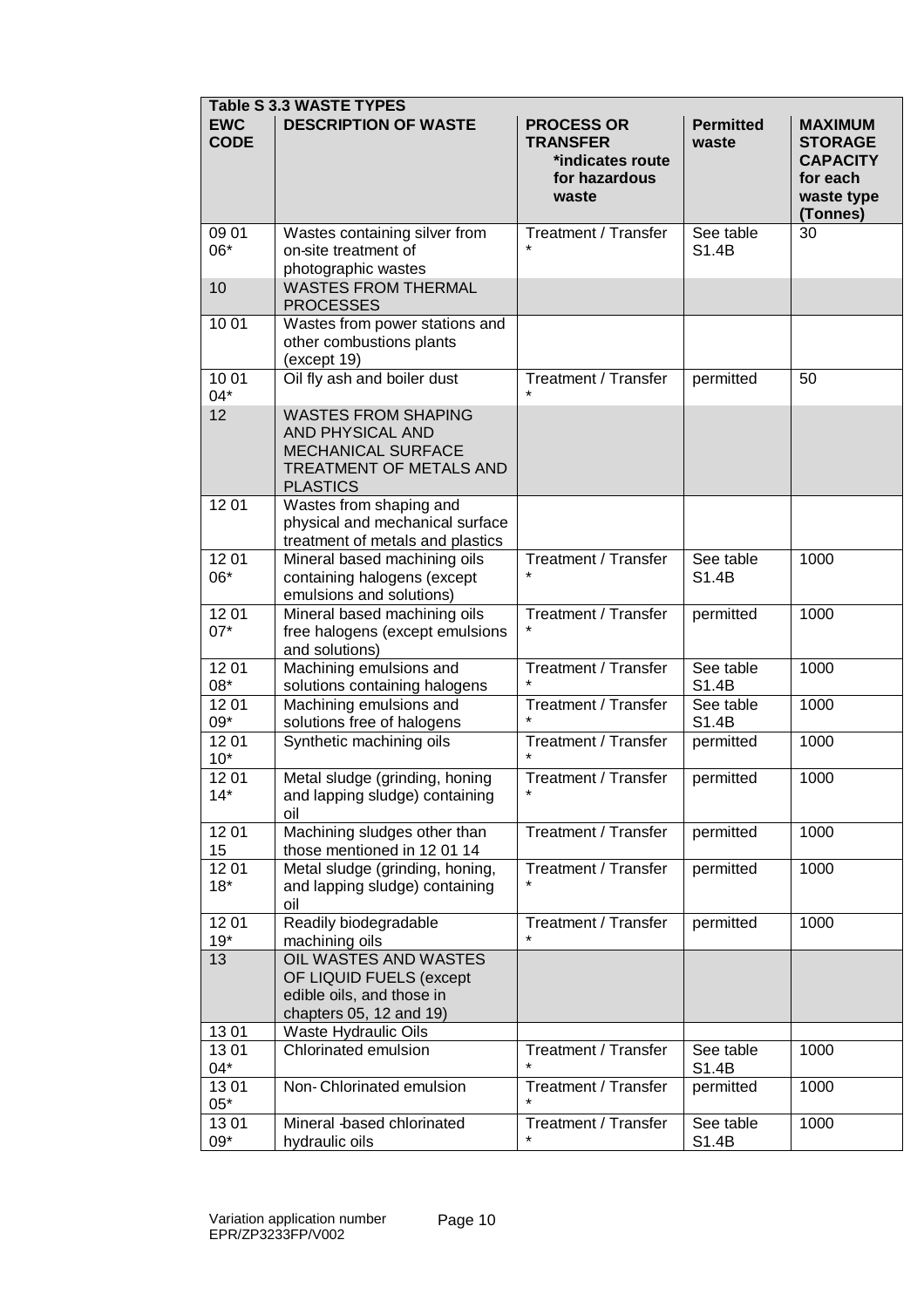|                           | <b>Table S 3.3 WASTE TYPES</b>                                           |                                                                                    |                           |                                                                                           |  |  |  |
|---------------------------|--------------------------------------------------------------------------|------------------------------------------------------------------------------------|---------------------------|-------------------------------------------------------------------------------------------|--|--|--|
| <b>EWC</b><br><b>CODE</b> | <b>DESCRIPTION OF WASTE</b>                                              | <b>PROCESS OR</b><br><b>TRANSFER</b><br>*indicates route<br>for hazardous<br>waste | <b>Permitted</b><br>waste | <b>MAXIMUM</b><br><b>STORAGE</b><br><b>CAPACITY</b><br>for each<br>waste type<br>(Tonnes) |  |  |  |
| 1301<br>$10*$             | Mineral -based non-chlorinated<br>hydraulic oils                         | <b>Treatment / Transfer</b>                                                        | permitted                 | 1000                                                                                      |  |  |  |
| 1301<br>$11*$             | Synthetic hydraulic oils                                                 | <b>Treatment / Transfer</b><br>$\star$                                             | permitted                 | 1000                                                                                      |  |  |  |
| 1301<br>$12*$             | Readily biodegradable hydraulic<br>oils                                  | Treatment / Transfer                                                               | See table<br>S1.4B        | 1000                                                                                      |  |  |  |
| 1301<br>$13*$             | Other hydraulic oils                                                     | Treatment / Transfer                                                               | permitted                 | 1000                                                                                      |  |  |  |
| 1302                      | Waste engine, gear and<br>lubricating oils                               |                                                                                    |                           |                                                                                           |  |  |  |
| 1302<br>04*               | Mineral-based chlorinated<br>engine, gear and lubricating oils           | <b>Treatment / Transfer</b>                                                        | See table<br>S1.4B        | 1000                                                                                      |  |  |  |
| 1302<br>$05*$             | Mineral-based non-chlorinated<br>engine, gear and lubricating oils       | <b>Treatment / Transfer</b>                                                        | permitted                 | 1000                                                                                      |  |  |  |
| 1302<br>06*               | Synthetic engine, gear and<br>lubricating oils                           | <b>Treatment / Transfer</b>                                                        | permitted                 | 1000                                                                                      |  |  |  |
| 1302<br>$07*$             | Readily biodegradable engine,<br>gear and lubricating oils               | <b>Treatment / Transfer</b>                                                        | See table<br>S1.4B        | 1000                                                                                      |  |  |  |
| 1302<br>$08^{\star}$      | Other engine, gear and<br>lubricating oils                               | <b>Treatment / Transfer</b><br>$\star$                                             | permitted                 | 1000                                                                                      |  |  |  |
| 1303                      | Waste Insulating or<br><b>Transmission Oils</b>                          |                                                                                    |                           |                                                                                           |  |  |  |
| 1303<br>$01*$             | Insulating or heat transmission<br>oils containing PCB's                 | <b>Treatment / Transfer</b>                                                        | See table<br>S1.4B        | 1000                                                                                      |  |  |  |
| 1303<br>$07*$             | Mineral-based non-chlorinated<br>Insulating or heat transmission<br>oils | Treatment / Transfer                                                               | permitted                 | 1000                                                                                      |  |  |  |
| 1303<br>$09*$             | Readily biodegradable<br>Insulating or heat transmission<br>oils         | Treatment / Transfer                                                               | See table<br>S1.4B        | 1000                                                                                      |  |  |  |
| 1303<br>$10^*$            | Other Insulating or heat<br>transmission oils                            | Treatment / Transfer                                                               | permitted                 | 1000                                                                                      |  |  |  |
| 1304                      | <b>Bilge Oils</b>                                                        |                                                                                    |                           |                                                                                           |  |  |  |
| 1304<br>$01*$             | Bilge oils from inland navigation                                        | <b>Treatment / Transfer</b>                                                        | permitted                 | 1000                                                                                      |  |  |  |
| 1304<br>$02*$             | Bilge oil from jetty sewers                                              | <b>Treatment / Transfer</b>                                                        | See table<br>S1.4B        | 1000                                                                                      |  |  |  |
| 1304<br>$03*$             | Bilge oil from other navigation                                          | Treatment / Transfer                                                               | permitted                 | 1000                                                                                      |  |  |  |
| 13 05                     | Oil / Water Separator Contents                                           |                                                                                    |                           |                                                                                           |  |  |  |
| 1305<br>$01*$             | Solids from grit chambers and<br>oil/water separators                    | <b>Treatment / Transfer</b>                                                        | permitted                 | 1000                                                                                      |  |  |  |
| 13 05<br>$02*$            | Sludges from oil/water<br>separators                                     | Treatment / Transfer                                                               | permitted                 | 1000                                                                                      |  |  |  |
| 13 05<br>$03*$            | Interceptor sludges                                                      | Treatment / Transfer                                                               | permitted                 | 1000                                                                                      |  |  |  |
| 13 05<br>06*              | Oil from oil/water separators                                            | <b>Treatment / Transfer</b>                                                        | permitted                 | 1000                                                                                      |  |  |  |
| 13 05<br>$07*$            | Oily water from oil/water<br>separators                                  | Treatment / Transfer                                                               | permitted                 | 1000                                                                                      |  |  |  |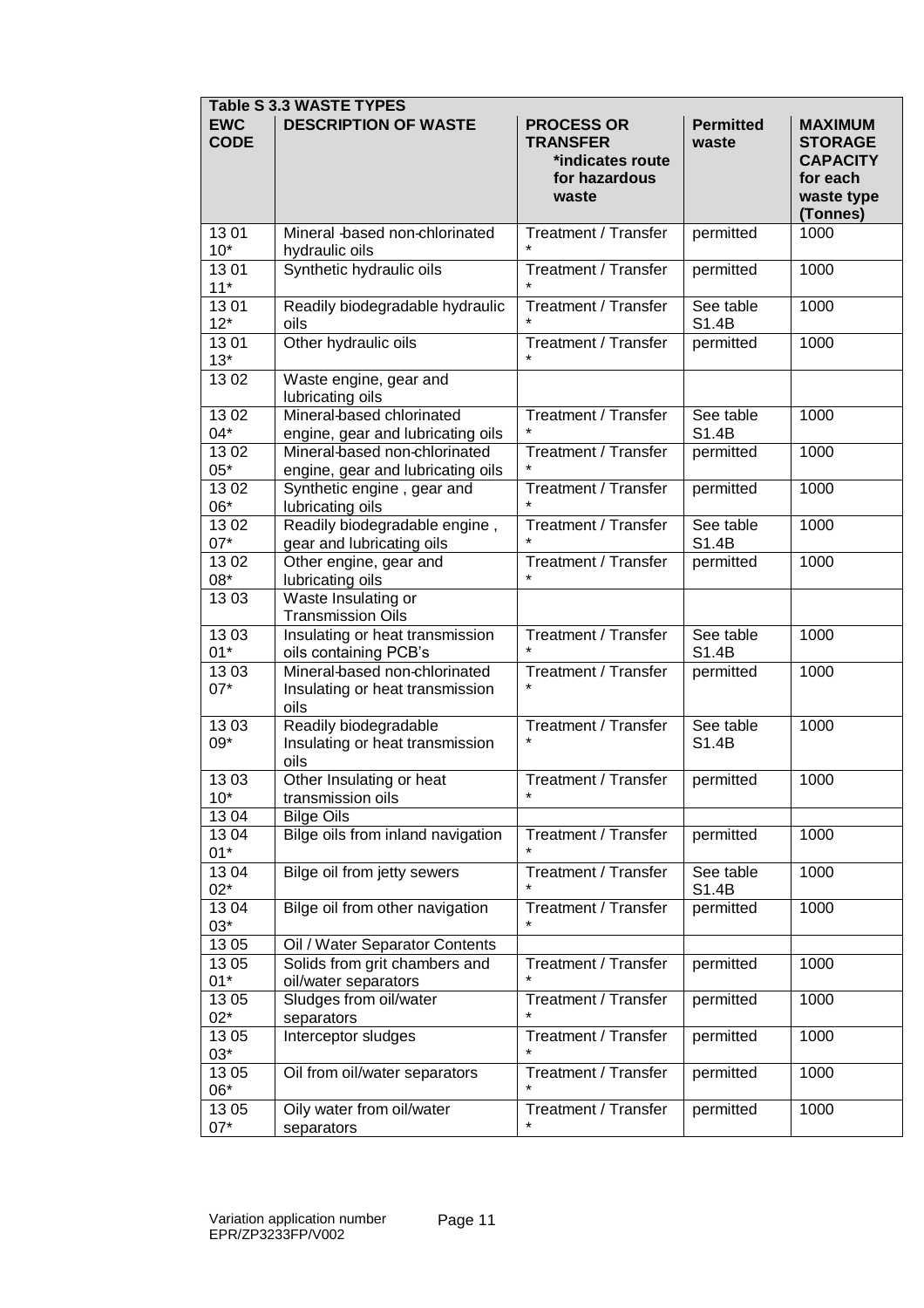|                           | <b>Table S 3.3 WASTE TYPES</b>                                                                                                                                             |                                                                                    |                                                                             |                                                                                           |  |  |  |
|---------------------------|----------------------------------------------------------------------------------------------------------------------------------------------------------------------------|------------------------------------------------------------------------------------|-----------------------------------------------------------------------------|-------------------------------------------------------------------------------------------|--|--|--|
| <b>EWC</b><br><b>CODE</b> | <b>DESCRIPTION OF WASTE</b>                                                                                                                                                | <b>PROCESS OR</b><br><b>TRANSFER</b><br>*indicates route<br>for hazardous<br>waste |                                                                             | <b>MAXIMUM</b><br><b>STORAGE</b><br><b>CAPACITY</b><br>for each<br>waste type<br>(Tonnes) |  |  |  |
| 1305<br>08*               | Mixtures of wastes from grit<br>chambers and oil/water<br>separators                                                                                                       | <b>Treatment / Transfer</b>                                                        | permitted                                                                   | 1000                                                                                      |  |  |  |
| 1307                      | Wastes of Liquid Fuels                                                                                                                                                     |                                                                                    |                                                                             |                                                                                           |  |  |  |
| 1307<br>$01*$             | <b>Fuel oil and Diesel</b>                                                                                                                                                 | Treatment / Transfer                                                               | Permitted to<br>limits<br>specified on<br>completion<br>of IC 25            | 1000                                                                                      |  |  |  |
| 1307<br>$02*$             | Petrol                                                                                                                                                                     | Treatment / Transfer                                                               | See table<br>S1.4B                                                          | 1000                                                                                      |  |  |  |
| 1307<br>$03*$             | Other fuels (Including mixtures)                                                                                                                                           | Treatment / Transfer                                                               | Permitted to<br>limits<br>specified on<br>completion<br>of IC <sub>25</sub> | 1000                                                                                      |  |  |  |
| 14                        | <b>WASTE ORGANIC SOLVENTS,</b><br><b>REFRIGERANTS AND</b><br>PROPELLANTS (except 08 and<br>(08)                                                                            |                                                                                    |                                                                             |                                                                                           |  |  |  |
| 14 06                     | Waste organic solvents,<br>refrigerants and foam/aerosol<br>propellants                                                                                                    |                                                                                    |                                                                             |                                                                                           |  |  |  |
| 14 06<br>$03*$            | Other solvents and solvent<br>mixtures                                                                                                                                     | Transfer *                                                                         | See table<br>S1.4B                                                          | 100                                                                                       |  |  |  |
| 15                        | <b>WASTE PACKAGING;</b><br>ABSORBANTS, WIPING<br>CLOTHS, FILTER MATERIALS<br>AND PROTECTIVE CLOTHING<br>NOT OTHERWISE SPECIFIED                                            |                                                                                    |                                                                             |                                                                                           |  |  |  |
| 15 01                     | Packaging (including separately<br>collected municipal packaging<br>waste)                                                                                                 |                                                                                    |                                                                             |                                                                                           |  |  |  |
| 1501<br>$10*$             | Packaging containing residues<br>of or contaminated by<br>dangerous substances                                                                                             | Transfer *                                                                         | See table<br>S1.4B                                                          | 50                                                                                        |  |  |  |
| 15 01<br>$11*$            | Metallic packaging containing a<br>dangerous solid porous matrix<br>(for example asbestos) including<br>empty pressure containers                                          | Transfer *                                                                         | permitted                                                                   | 20                                                                                        |  |  |  |
| 15 02                     | Absorbents, filter materials,<br>wiping cloths and protective<br>clothing                                                                                                  |                                                                                    |                                                                             |                                                                                           |  |  |  |
| 15 02<br>$02*$            | Absorbents, filter<br>materials, (including oil filters not<br>otherwise specified) wiping<br>cloths and protective clothing<br>contaminated with dangerous<br>substances. | Transfer *                                                                         | permitted                                                                   | 50                                                                                        |  |  |  |
| 15 02<br>03               | Absorbents, filter materials,<br>wiping cloths and protective<br>clothing other than those<br>mentioned in 15 02 02                                                        | Transfer                                                                           | permitted                                                                   | 50                                                                                        |  |  |  |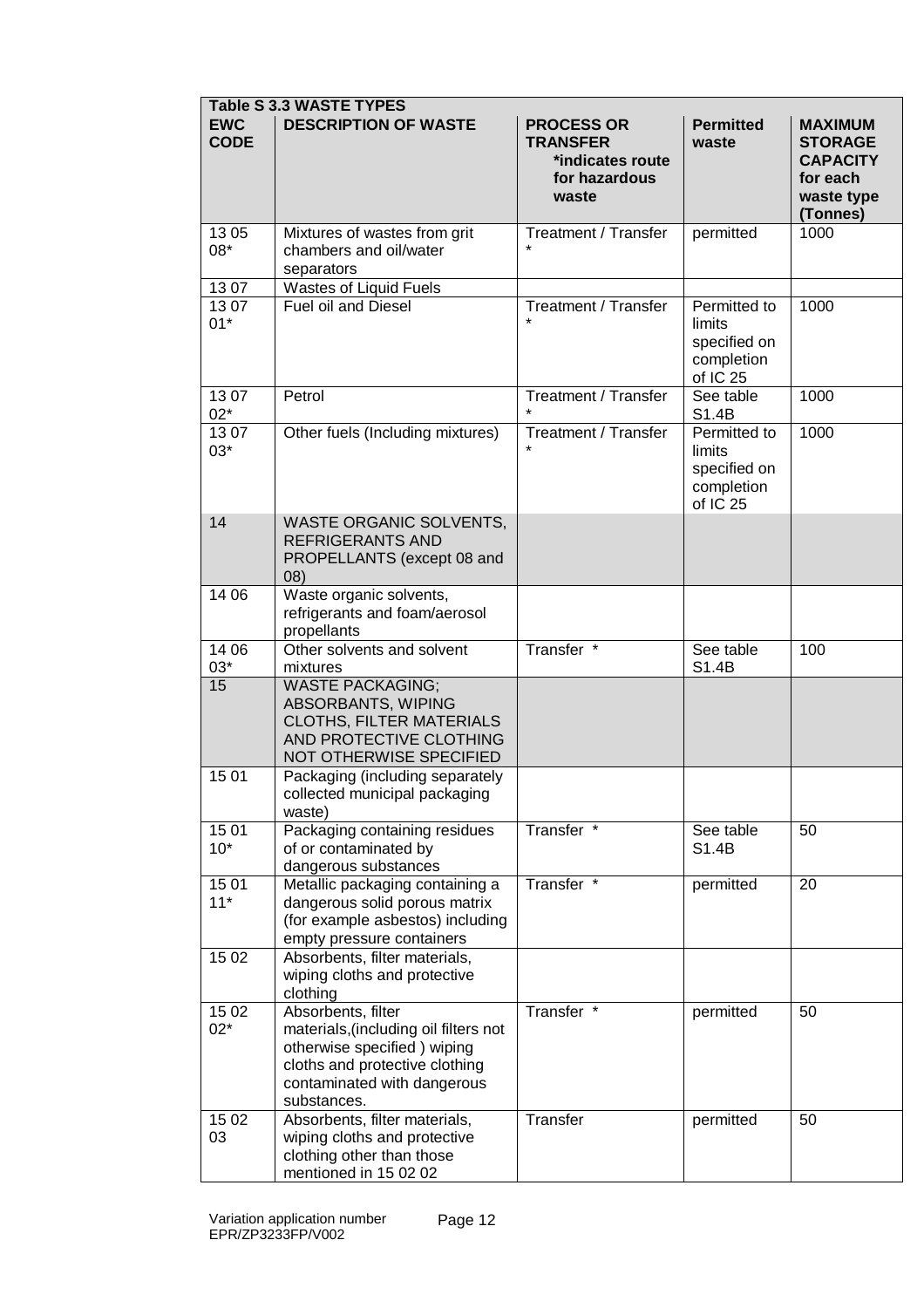| <b>Table S 3.3 WASTE TYPES</b> |                                                                                                                                                                                                                    |                                                                                    |                                                                  |                                                                                           |  |  |
|--------------------------------|--------------------------------------------------------------------------------------------------------------------------------------------------------------------------------------------------------------------|------------------------------------------------------------------------------------|------------------------------------------------------------------|-------------------------------------------------------------------------------------------|--|--|
| <b>EWC</b><br><b>CODE</b>      | <b>DESCRIPTION OF WASTE</b>                                                                                                                                                                                        | <b>PROCESS OR</b><br><b>TRANSFER</b><br>*indicates route<br>for hazardous<br>waste | <b>Permitted</b><br>waste                                        | <b>MAXIMUM</b><br><b>STORAGE</b><br><b>CAPACITY</b><br>for each<br>waste type<br>(Tonnes) |  |  |
| 16                             | <b>WASTES NOT OTHERWISE</b><br>SPECIFIED IN THE LIST                                                                                                                                                               |                                                                                    |                                                                  |                                                                                           |  |  |
| 16 01                          | End of life vehicles from different<br>means of transport (including off<br>road machinery) and wastes<br>from dismantling of end of life<br>vehicles and vehicle<br>maintenance (except 13,14,16<br>06 and 16 08) |                                                                                    |                                                                  |                                                                                           |  |  |
| 16 01<br>$07*$                 | Oil filters                                                                                                                                                                                                        | Transfer <sup>*</sup>                                                              | permitted                                                        | 150                                                                                       |  |  |
| 16 01<br>$11*$                 | Brake pads containing asbestos                                                                                                                                                                                     | Transfer *                                                                         | permitted                                                        | 20                                                                                        |  |  |
| 16 01<br>12                    | Brake pads other than those<br>mentioned in 16 01 11                                                                                                                                                               | Transfer *                                                                         | permitted                                                        | 20                                                                                        |  |  |
| 1601<br>$13*$                  | <b>Brake fluids</b>                                                                                                                                                                                                | Transfer *                                                                         | permitted                                                        | 150                                                                                       |  |  |
| 1601<br>$14*$                  | Antifreeze fluids containing<br>dangerous substances                                                                                                                                                               | Transfer *                                                                         | permitted                                                        | 150                                                                                       |  |  |
| 1601<br>15                     | Antifreeze fluids other than<br>those mentioned in 16 01 14                                                                                                                                                        | Transfer *                                                                         | permitted                                                        | 150                                                                                       |  |  |
| 16 01<br>$21*$                 | Hazardous components other<br>than those mentioned in 16 01<br>07 to 16 01 11 and 16 01 13 and<br>16 01 14                                                                                                         | Treatment\Transfer *                                                               | permitted                                                        | 150                                                                                       |  |  |
| 1601<br>22                     | Components not otherwise<br>specified                                                                                                                                                                              | Treatment\Transfer                                                                 | permitted                                                        | 150                                                                                       |  |  |
| 1601<br>99                     | Wastes not otherwise specified                                                                                                                                                                                     | Treatment\Transfer                                                                 | permitted                                                        | 150                                                                                       |  |  |
| 16 03                          | Off spec batches and unused<br>products                                                                                                                                                                            |                                                                                    |                                                                  |                                                                                           |  |  |
| 16 03<br>$03*$                 | Inorganic wastes containing<br>dangerous substances                                                                                                                                                                | Treatment\Transfer                                                                 | See table<br>S1.4B                                               | 100                                                                                       |  |  |
| 16 03<br>04                    | Inorganic wastes other than<br>those mentioned in 16 03 03                                                                                                                                                         | Treatment\Transfer                                                                 | See table<br>S1.4B                                               | 100                                                                                       |  |  |
| 16 03<br>$05*$                 | Organic wastes containing<br>dangerous substances                                                                                                                                                                  | Treatment\Transfer *                                                               | See table<br>S1.4B                                               | 100                                                                                       |  |  |
| 16 03<br>06                    | Organic wastes other than those<br>mentioned in 16 03 03                                                                                                                                                           | Treatment\Transfer                                                                 | Permitted to<br>limits<br>specified on<br>completion<br>of IC 25 | 100                                                                                       |  |  |
| 16 05                          | Gases in pressure containers<br>and discarded chemicals                                                                                                                                                            |                                                                                    |                                                                  |                                                                                           |  |  |
| 16 05<br>05                    | Gases in pressure containers<br>other than those mentioned 16<br>05 04                                                                                                                                             | Transfer *                                                                         | permitted                                                        | 20                                                                                        |  |  |
| 16 05<br>$07*$                 | Discarded inorganic chemicals<br>consisting of or containing<br>dangerous substances                                                                                                                               | Treatment\Transfer *                                                               | See table<br>S1.4B                                               | 100                                                                                       |  |  |
| 16 05<br>08*                   | Discarded organic chemicals<br>consisting of or containing<br>dangerous substances                                                                                                                                 | Treatment\Transfer *                                                               | See table<br>S1.4B                                               | 100                                                                                       |  |  |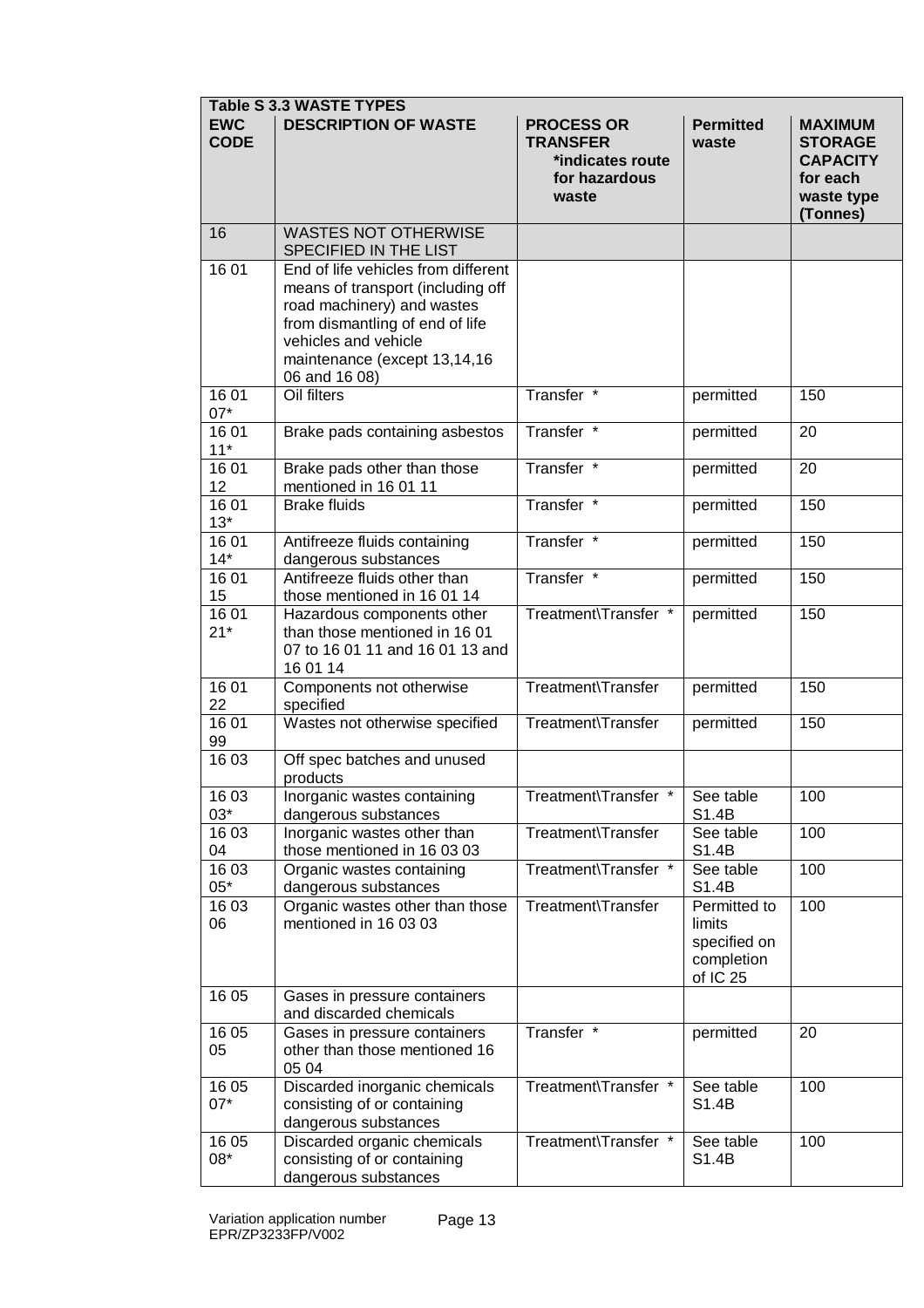|                           | <b>Table S 3.3 WASTE TYPES</b>                                                                                        |                                                                                    |                                                                  |                                                                                           |  |  |  |
|---------------------------|-----------------------------------------------------------------------------------------------------------------------|------------------------------------------------------------------------------------|------------------------------------------------------------------|-------------------------------------------------------------------------------------------|--|--|--|
| <b>EWC</b><br><b>CODE</b> | <b>DESCRIPTION OF WASTE</b>                                                                                           | <b>PROCESS OR</b><br><b>TRANSFER</b><br>*indicates route<br>for hazardous<br>waste | <b>Permitted</b><br>waste                                        | <b>MAXIMUM</b><br><b>STORAGE</b><br><b>CAPACITY</b><br>for each<br>waste type<br>(Tonnes) |  |  |  |
| 16 05<br>09               | Discarded chemicals other than<br>those mentioned in 16 05 06, 16<br>05 07 or 16 05 08                                | Treatment\Transfer *                                                               | Permitted to<br>limits<br>specified on<br>completion<br>of IC 25 | 100                                                                                       |  |  |  |
| 16 06                     | <b>Batteries and Accumulators</b>                                                                                     |                                                                                    |                                                                  |                                                                                           |  |  |  |
| 16 06<br>$01*$            | Lead Acid batteries                                                                                                   | Transfer*                                                                          | permitted                                                        | 150                                                                                       |  |  |  |
| 16 06<br>$02*$            | 2 Ni-Cd batteries                                                                                                     | Transfer*                                                                          | permitted                                                        | 20                                                                                        |  |  |  |
| 16 06<br>$03*$            | Mercury-containing batteries                                                                                          | Transfer*                                                                          | permitted                                                        | 10                                                                                        |  |  |  |
| 16 06<br>04               | Alkaline batteries (except 16 06<br>03)                                                                               | Transfer                                                                           | permitted                                                        | 10                                                                                        |  |  |  |
| 16 06<br>05               | Other batteries and<br>accumulators                                                                                   | Transfer                                                                           | permitted                                                        | 10                                                                                        |  |  |  |
| 16 06<br>06*              | Separately collected electrolyte<br>from batteries and accumulators                                                   | Treatment\Transfer *                                                               | See table<br>S1.4B                                               | 20                                                                                        |  |  |  |
| 16 07                     | Wastes from transport tank,<br>storage tank and barrel cleaning<br>(except 05 and 13)                                 |                                                                                    |                                                                  |                                                                                           |  |  |  |
| 16 07<br>08*              | Wastes containing oil                                                                                                 | Treatment\Transfer *                                                               | See table<br>S1.4B                                               | 1000                                                                                      |  |  |  |
| 16 07<br>$09*$            | Wastes containing other<br>dangerous substances                                                                       | Treatment\Transfer *                                                               | See table<br>S1.4B                                               | 1000                                                                                      |  |  |  |
| 16 10                     | Aqueous liquid wastes destined<br>for off-site treatment                                                              |                                                                                    |                                                                  |                                                                                           |  |  |  |
| 16 10<br>$01*$            | Treatment\Transfer *<br>Aqueous liquid wastes<br>containing dangerous<br>substances                                   |                                                                                    | See table<br>S1.4B                                               | 1000                                                                                      |  |  |  |
| 16 10<br>02               | Aqueous liquid wastes other<br>than those mentioned in 16 10<br>01                                                    | Treatment\Transfer                                                                 | See table<br>S1.4B                                               | 1000                                                                                      |  |  |  |
| 16 10<br>$03*$            | Aqueous liquid wastes<br>containing dangerous<br>substances                                                           | Treatment\Transfer *                                                               | See table<br>S1.4B                                               | 1000                                                                                      |  |  |  |
| 16 10<br>04               | Aqueous concentrates other<br>than those mentioned in 16 10<br>08                                                     | Treatment\Transfer                                                                 | See table<br>S1.4B                                               | 1000                                                                                      |  |  |  |
| 17                        | <b>CONSTRUCTION AND</b><br><b>DEMOLITION WASTES</b><br>(INCLUDING EXCAVATED<br>SOIL FROM CONTAMINATED<br><b>SITES</b> |                                                                                    |                                                                  |                                                                                           |  |  |  |
| 1703                      | Bituminous mixtures, coal tar<br>and tarred products                                                                  |                                                                                    |                                                                  |                                                                                           |  |  |  |
| 1703<br>$01^{\star}$      | Bituminous mixtures containing<br>coal tar                                                                            | Treatment\Transfer *                                                               | See table<br>S1.4B                                               | 1000                                                                                      |  |  |  |
| 1703<br>02                | Bituminous mixtures containing<br>other than those mentioned in<br>17 03 01                                           | Treatment\Transfer                                                                 | See table<br>S1.4B                                               | 1000                                                                                      |  |  |  |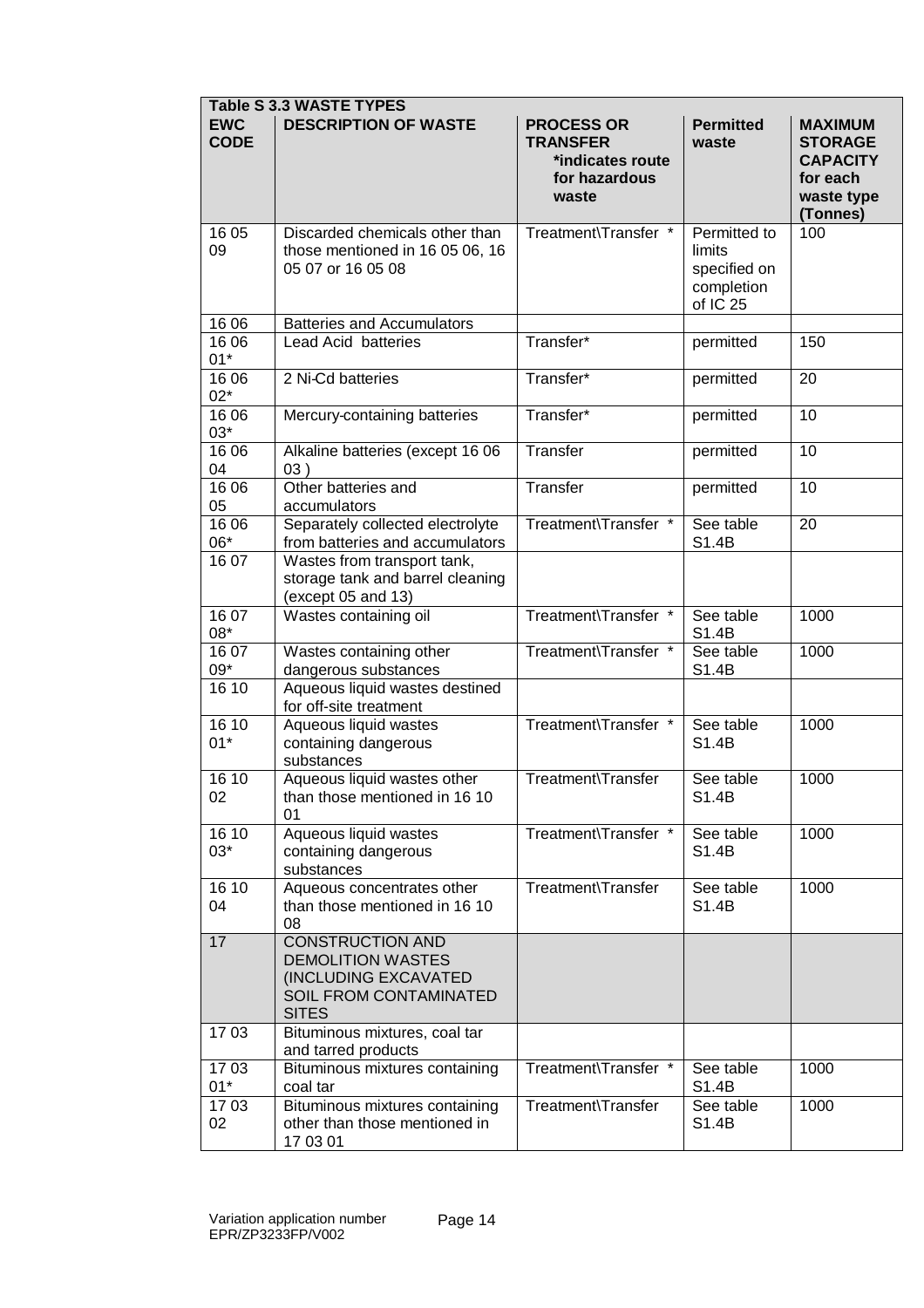| <b>Table S 3.3 WASTE TYPES</b> |                                                                                                                                                                                                                                          |                                                                                    |                           |                                                                                           |  |  |
|--------------------------------|------------------------------------------------------------------------------------------------------------------------------------------------------------------------------------------------------------------------------------------|------------------------------------------------------------------------------------|---------------------------|-------------------------------------------------------------------------------------------|--|--|
| <b>EWC</b><br><b>CODE</b>      | <b>DESCRIPTION OF WASTE</b>                                                                                                                                                                                                              | <b>PROCESS OR</b><br><b>TRANSFER</b><br>*indicates route<br>for hazardous<br>waste | <b>Permitted</b><br>waste | <b>MAXIMUM</b><br><b>STORAGE</b><br><b>CAPACITY</b><br>for each<br>waste type<br>(Tonnes) |  |  |
| 1709                           | Other construction and<br>demolition wastes                                                                                                                                                                                              |                                                                                    |                           |                                                                                           |  |  |
| 1709<br>03                     | Other construction and<br>demolition wastes (including<br>mixed wastes)containing<br>dangerous substances                                                                                                                                | Transfer *                                                                         | See table<br>S1.4B        | 150                                                                                       |  |  |
| 1709<br>04                     | Mixed construction and<br>demolition wastes other than<br>those mentioned in 17 09 01,17<br>09 02 and 17 09 03                                                                                                                           | Transfer                                                                           | See table<br>S1.4B        | 150                                                                                       |  |  |
| 19                             | <b>WASTES FROM WASTE</b><br><b>MANAGEMENT FACILITIES</b><br>OFF-SITE WASTE WATER<br><b>TREATMENT PLANTS AND</b><br>THE PREPARATION OF<br><b>WATER INTENDED FOR</b><br>HUMAN CONSUMPTION AND<br><b>WATER FOR INDUSTRIAL</b><br><b>USE</b> |                                                                                    |                           |                                                                                           |  |  |
| 1907                           | Landfill leachate                                                                                                                                                                                                                        |                                                                                    |                           |                                                                                           |  |  |
| 1907<br>$02*$                  | Landfill leachate containing<br>dangerous substances                                                                                                                                                                                     | Treatment\Transfer *                                                               | See table<br>S1.4B        | 1000                                                                                      |  |  |
| 1907<br>03                     | Landfill leachate other than<br>those mentioned in 19 07 02                                                                                                                                                                              | Treatment\Transfer                                                                 | See table<br>S1.4B        | 1000                                                                                      |  |  |
| 19 13                          | Wastes form solid groundwater<br>remediation                                                                                                                                                                                             |                                                                                    |                           |                                                                                           |  |  |
| 19 13<br>$07*$                 | Aqueous liquid wastes and<br>aqueous concentrates from<br>groundwater remediation<br>containing dangerous<br>substances                                                                                                                  | Treatment\Transfer *                                                               | See table<br>S1.4B        | 1000                                                                                      |  |  |
| 19 13<br>08                    | Aqueous liquid wastes and<br>aqueous concentrates from<br>groundwater remediation other<br>those mentioned in 19 13 07                                                                                                                   | Treatment\Transfer                                                                 | See table<br>S1.4B        | 1000                                                                                      |  |  |
| 20                             | <b>MUNICIPAL WASTES</b><br>(HOUSEHOLD WASTE AND<br><b>SIMILAR</b><br>COMMERCIAL.INDUSTRIAL<br>AND INSTITUTIONAL WASTES<br>) INCLUDING SEPARATELY<br><b>COLLECTED FRACTIONS</b>                                                           |                                                                                    |                           |                                                                                           |  |  |
| 20 01                          | Separately collected fractions<br>(except 15 01)                                                                                                                                                                                         |                                                                                    |                           |                                                                                           |  |  |
| 20 01<br>$14*$                 | Acids                                                                                                                                                                                                                                    | Transfer *                                                                         | See table<br>S1.4B        | 30                                                                                        |  |  |
| 20 01<br>$15*$                 | Alkalines                                                                                                                                                                                                                                | Transfer *                                                                         | See table<br>S1.4B        | 30                                                                                        |  |  |
| 20 01<br>$21*$                 | Fluorescent tubes other mercury<br>containing waste                                                                                                                                                                                      | Transfer *                                                                         | permitted                 | 10                                                                                        |  |  |
| 20 01<br>$27*$                 | Paints, inks, adhesives and<br>resins containing dangerous<br>substances                                                                                                                                                                 | Treatment\Transfer *                                                               | permitted                 | 100                                                                                       |  |  |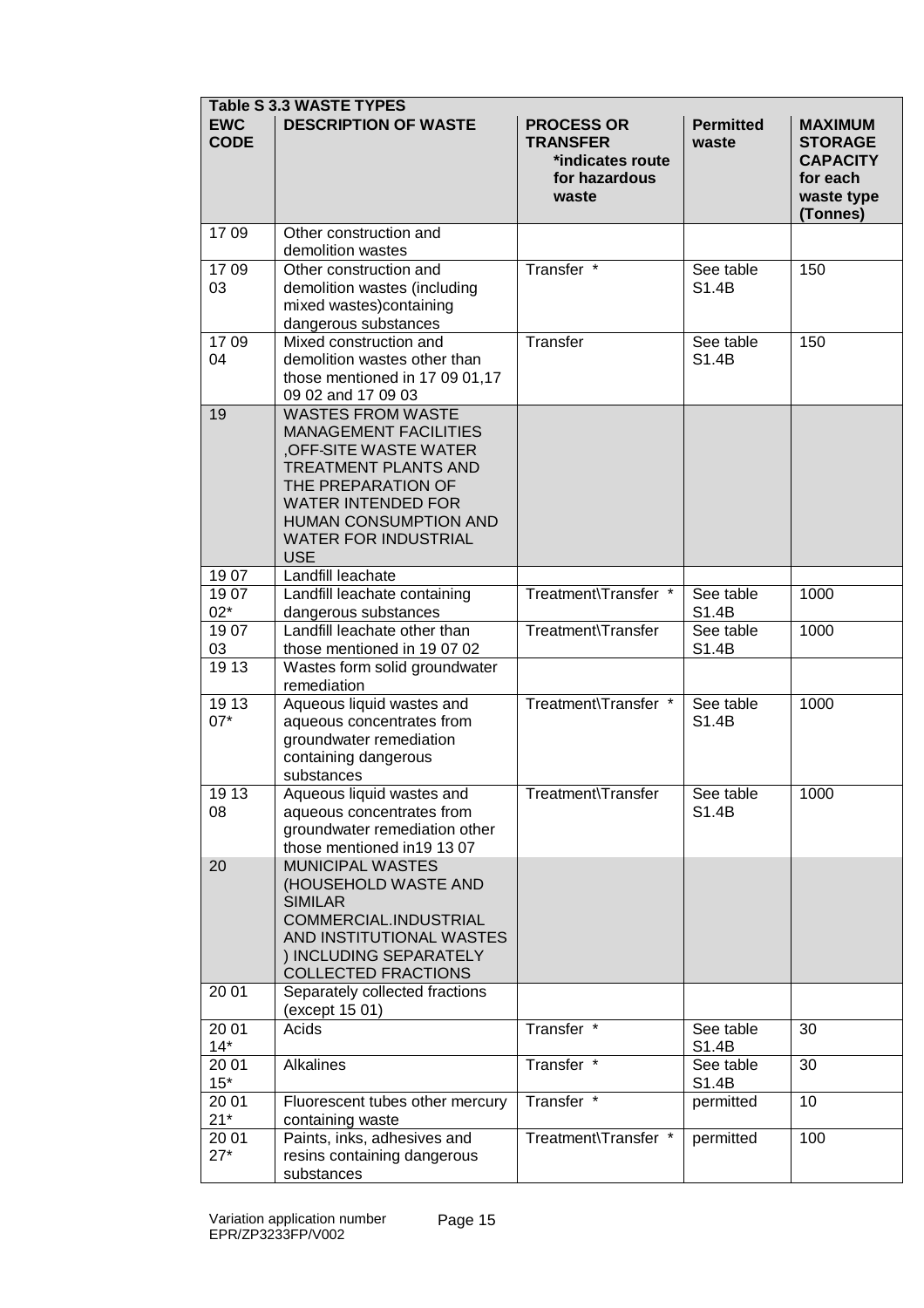|                           | <b>Table S 3.3 WASTE TYPES</b>                                         |                                                                                    |                           |                                                                                           |  |  |  |
|---------------------------|------------------------------------------------------------------------|------------------------------------------------------------------------------------|---------------------------|-------------------------------------------------------------------------------------------|--|--|--|
| <b>EWC</b><br><b>CODE</b> | <b>DESCRIPTION OF WASTE</b>                                            | <b>PROCESS OR</b><br><b>TRANSFER</b><br>*indicates route<br>for hazardous<br>waste | <b>Permitted</b><br>waste | <b>MAXIMUM</b><br><b>STORAGE</b><br><b>CAPACITY</b><br>for each<br>waste type<br>(Tonnes) |  |  |  |
| 20 01<br>34               | Batteries and accumulators<br>other than those mentioned in20<br>01 33 | Transfer                                                                           | permitted                 | 100                                                                                       |  |  |  |
| 20 01<br>$37*$            | Wood containing dangerous<br>substances                                | Transfer *                                                                         | permitted                 | 100                                                                                       |  |  |  |
| 20 01<br>38               | Wood other than that mentioned<br>in 20 01 37                          | Transfer                                                                           | permitted                 | 50                                                                                        |  |  |  |
| 20 01<br>39               | <b>Plastics</b>                                                        | Transfer                                                                           | permitted                 | 50                                                                                        |  |  |  |
| 20 01<br>40               | <b>Metals</b>                                                          | Transfer                                                                           | permitted                 | 50                                                                                        |  |  |  |
| 20 03                     | Other municipal wastes                                                 |                                                                                    |                           |                                                                                           |  |  |  |
| 20 03<br>03               | Street-cleaning residues                                               | <b>Transfer</b>                                                                    | permitted                 | 1000                                                                                      |  |  |  |

#### NOTE 1 –

 The maximum quantity of each waste type is set in table S3.3 , the site inventory of all waste types is defined in condition 3.5

The following emission point is added to table S4.3

| Emission<br>point ref. & Parameter Source<br><b>location</b> |      |                     | Limit<br><i>(including)</i><br>unit) | period | Reference Monitoring Monitoring<br>frequency | standard<br>or method |
|--------------------------------------------------------------|------|---------------------|--------------------------------------|--------|----------------------------------------------|-----------------------|
| Generator<br>exhaust<br>stack                                | None | Diesel<br>generator | No limit set                         |        | none                                         | ---                   |

| Table S5.3 Performance parameters                                                                          |                                                                                           |                                 |  |  |  |
|------------------------------------------------------------------------------------------------------------|-------------------------------------------------------------------------------------------|---------------------------------|--|--|--|
| <b>Parameter</b>                                                                                           | <b>Frequency of assessment</b>                                                            | units                           |  |  |  |
| Water usage                                                                                                | annually                                                                                  | tonnes                          |  |  |  |
| Energy usage                                                                                               | annually                                                                                  | MWh                             |  |  |  |
| Total raw material used                                                                                    | annually                                                                                  | tonnes                          |  |  |  |
| Complaints records                                                                                         | Monthly, EA to review frequency after first<br>year, any change to be notified in writing | Copy of<br>complaint<br>records |  |  |  |
| Activities specified in<br>conditions 2.3.3 & 2.3.6 (<br>duration in hours when activity<br>was prevented) | Monthly, EA to review frequency after first<br>year, any change to be notified in writing | Hours per<br>month              |  |  |  |